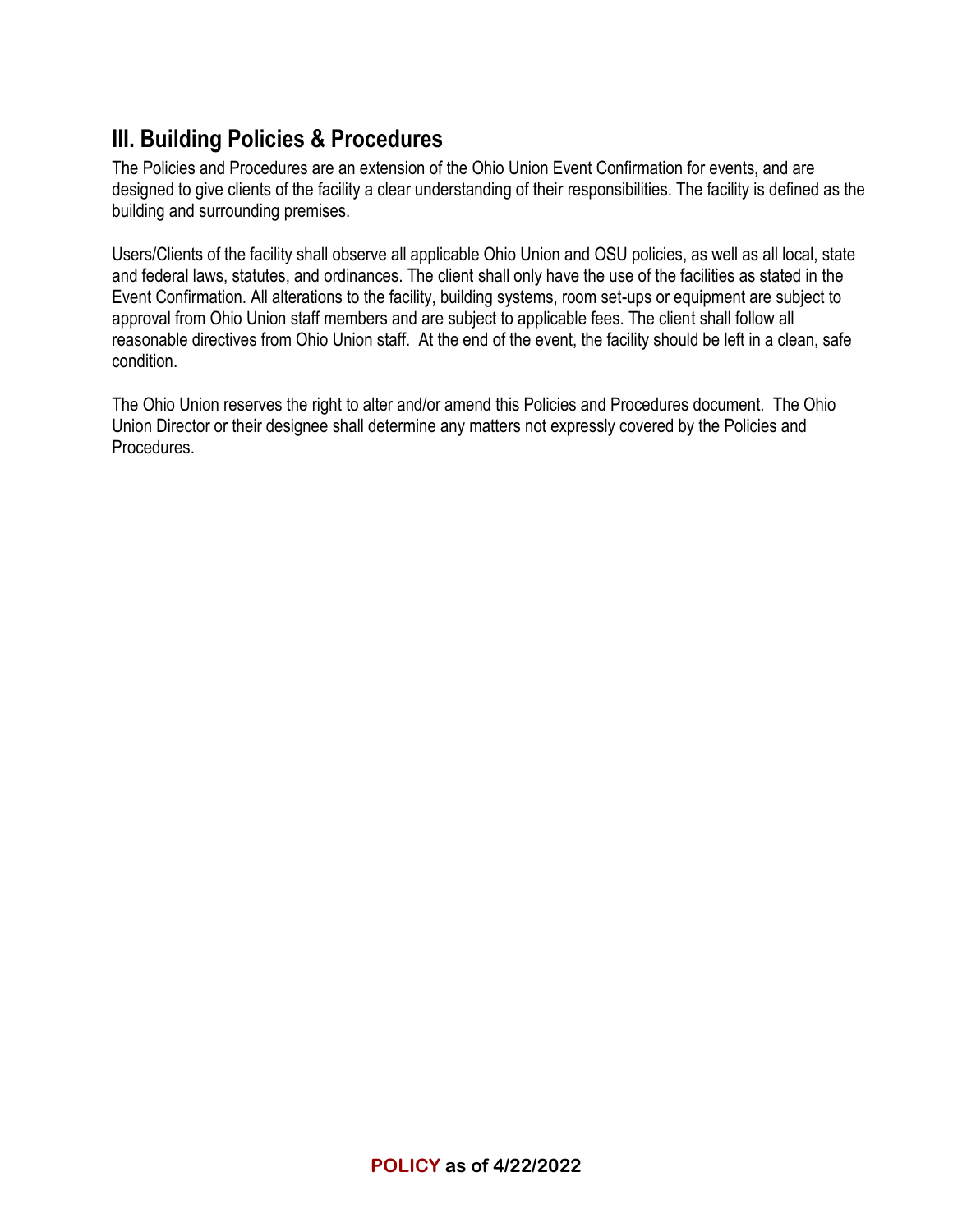## *A. Overview*

**A.1** Building Hours:<https://go.osu.edu/OhioUnionHours>

**A.2** Floor Plans: [https://ohiounion.osu.edu/whats\\_inside/building\\_maps/](https://ohiounion.osu.edu/whats_inside/building_maps/)

**A.3** LEED Information[: https://ohiounion.osu.edu/about\\_us/sustainability/](https://ohiounion.osu.edu/about_us/sustainability/)

The Ohio Union obtained LEED Silver Certification with features such as a pulper, facilities like bicycle storage that encourage alternative forms of transportation, a program for recycling vegetable oil into bio-diesel used to fuel campus buses, water efficient landscaping, and storage and collection of recyclable materials. More information about this process is available at: [https://ohiounion.osu.edu/about\\_us/sustainability/leed\\_features](https://ohiounion.osu.edu/about_us/sustainability/leed_features)

**A.4** Event Requests:<https://go.osu.edu/OhioUnionEventRequest>

**A.5** Rental Rates:<https://go.osu.edu/OhioUnionStandardRates>

**A.6** Room Capacities:<https://go.osu.edu/OhioUnionCapacities>

**A.7** Ohio Union Standards of Conduct Guidelines

The Ohio Union is a gathering place for members of The Ohio State University's academic community, including students, faculty, staff, alumni, clients and their guests ("users"). Users are prohibited from engaging in any conduct that substantially and unreasonably interferes with the safe and orderly use, operation or administration of the facilities. Prohibited conduct includes, but is not limited to the following:

- Causing excessive noise.
- Engaging in conduct that unreasonably endangers health or safety.
- Possessing a weapon or other dangerous item or device, including any concealed weapon in violation of the Ohio Revised Code.
- Discarding litter anywhere in the facilities, except in designated trash receptacles.
- Obstructing ingress/egress or access to fire exits, elevators or other thoroughfares.
- Panhandling or soliciting money or property for personal gain.
- Possessing alcoholic beverages, except in areas specifically designated for consumption of alcohol.
- Defacing, damaging, vandalizing, or destroying any real or personal property.
- Unauthorized bathing or washing of clothes or personal items.
- Tobacco use, in any form. Smoking and the use of tobacco are prohibited in or on all university owned, operated, or leased property including vehicles, per [www.tobaccofree.osu.edu](http://www.tobaccofree.osu.edu/)
- Skateboarding, roller skating, rollerblading, or cycling, or the use of personal recreational vehicles.
- Engaging in conduct that violates any university policy, regulation or guideline, or any federal, state, or local law.
- Engaging in any other conduct that tends to substantially and unreasonably interfere with the safe and orderly use, operation or administration of the facilities.

Whenever feasible, an Ohio Union staff member or designated agent will attempt to bring potentially prohibited conduct to the attention of a user. If a user is unwilling or unable to conform to the standards of conduct, the user will be asked to leave the Ohio Union. Violations of the standards of conduct may be referred to The Office of Student Conduct and/or law enforcement authorities as appropriate. In the event of significant or repeated violation(s) of the standards of conduct, a user may be prohibited from entering some or all of the Ohio Union facilities. Whenever feasible, the user shall be notified of such prohibition in writing.

# **POLICY as of 4/22/2022**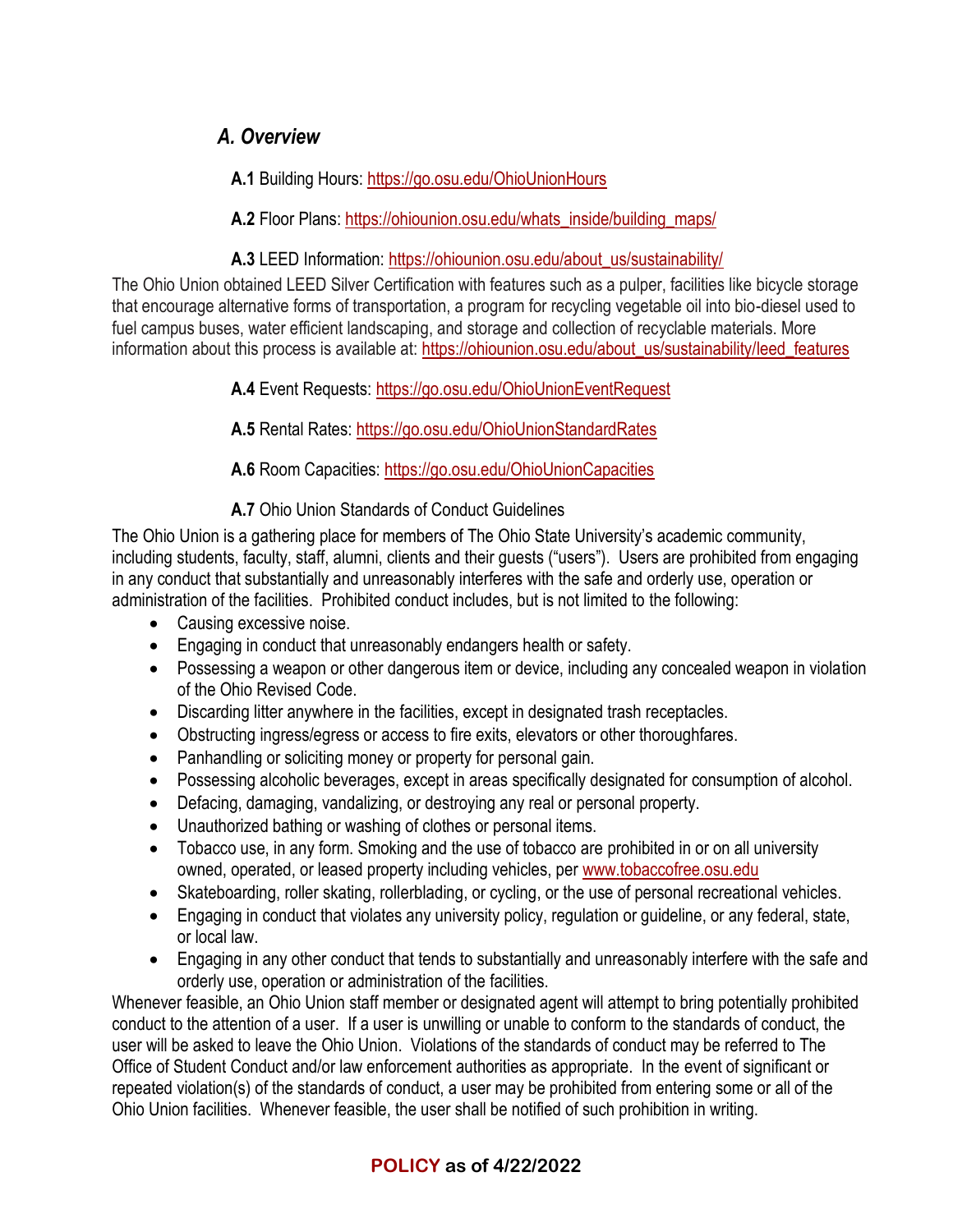# *B. Access*

The Ohio Union is the gathering place for Ohio State University students, faculty, staff, alumni, clients and their guests. These users and their guests shall not interfere with the regular use of the building by other facility guests. Excessive noise or other disruptive behavior is prohibited. The Ohio Union may remove any person whom they believe is disrupting or obstructing the daily operation and management of the facility.

Facility access and use must be within the allotted confirmed time as noted on the Event Confirmation. Confirmed times must include event preparation, decorating, and/or rehearsal time, as well as time after the event to remove decorations, client equipment and other items. Events that have not removed all decorations, equipment and other items by closing time of the Ohio Union will be assessed an Extended Facility Hours Charge. The Ohio Union staff shall have the right to access and enter the event space for any reasonable purpose during the confirmed time.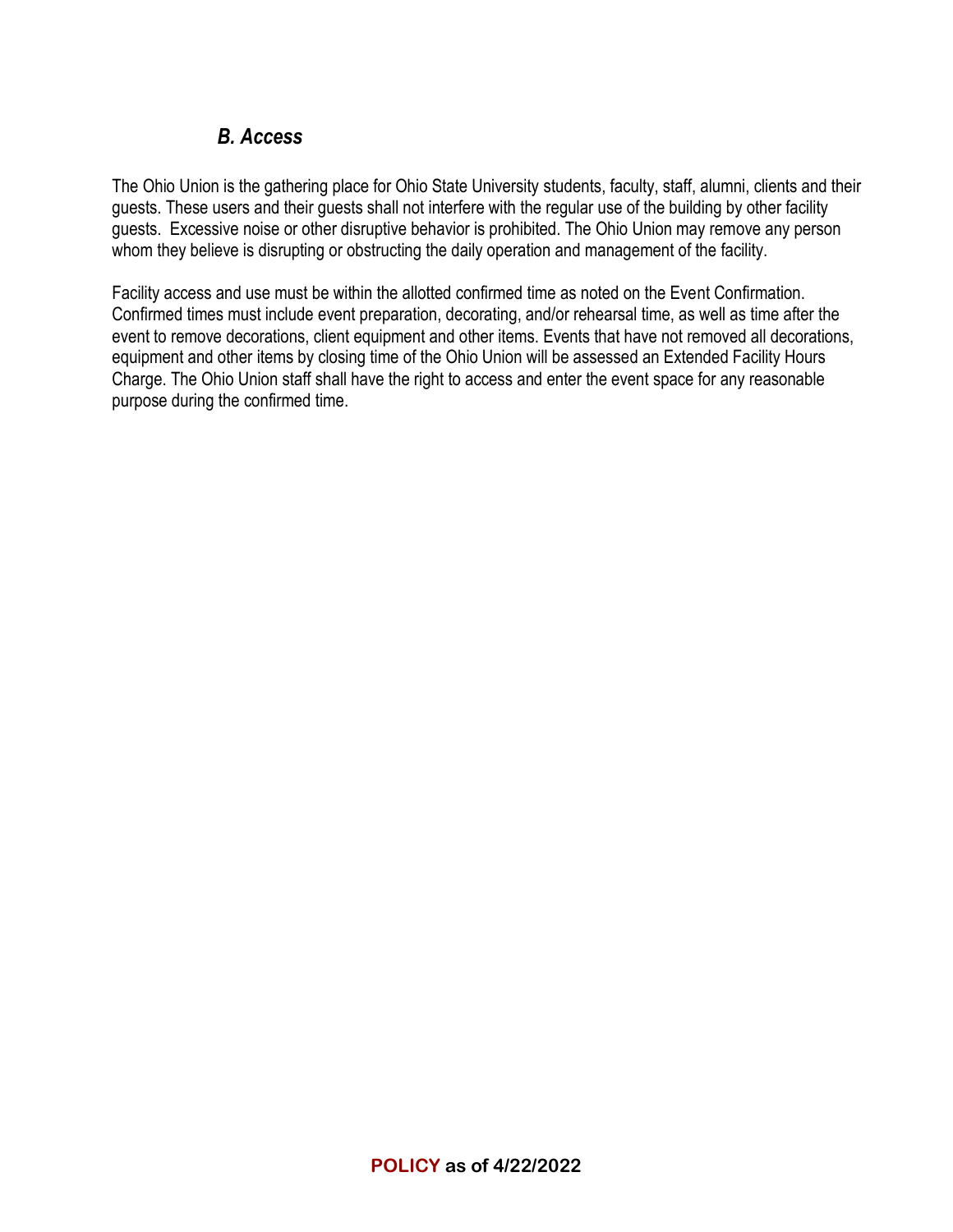# *C. Alcohol*

### **C.1 General Guidelines**

As a licensed facility, the Ohio Union is subject to all rules and regulations of the State of Ohio's Division of Liquor Control. No alcohol, other than that provided by the Union, may be brought on premise, served or consumed at the Ohio Union. Additionally, no alcohol may be removed from the Union. Ohio Union staff has the sole right to make decisions regarding appropriate service of alcoholic beverage without client recourse. Individual behavior concerning service of alcohol is governed by the Division of Liquor Control rules, state and local laws and the Ohio State University Policy on Alcohol. All events must also abide by Ohio State University's policies on alcohol: <https://studentlife.osu.edu/pdfs/osu-policy-on-alcohol.pdf>

Alcohol service will be conducted by facilities staff who are trained in and observe *ServeSafe Alcohol Fundamentals of Responsible Alcohol Service.* In an effort to maintain the health and safety of the guests of the Ohio Union, our staff is NOT permitted to serve alcoholic beverages in the following manner:

- a) Pitchers of beer. All beer will be provided in individual servings.
- b) Pitchers of mixed drinks. All drinks will be provided in individual servings.
- c) Double servings of alcohol with single mixers. All drinks will be poured with single shots and appropriate amounts of mixers.
- d) Multiple drinks per person. All drinks must be served to the individual consuming them.

All individuals purchasing and/or consuming alcoholic beverages must be a minimum of twenty-one years of age. We reserve the right to refuse alcohol service to anyone who cannot provide proper identification to verify age.

Guests may not remove alcohol from the room where the event is taking place.

It must be verified that a clear majority of those attending will be of drinking age.

University Catering staff reserve the right to remove any guest who purchases and supplies alcohol to a minor or to anyone who has already been refused service.

University Catering staff reserve the right to refuse alcoholic beverage service to anyone who appears intoxicated.

University Catering staff reserve the right to confiscate any alcoholic beverage brought in from outside sources.

University Catering staff reserve the right to remove any guest, discontinue all alcohol service or discontinue an entire event for failure to abide by Ohio laws, Ohio State University regulations, and/or the instruction of the Ohio Union staff. Should any of these actions become necessary, payment for the event will remain due in full and no refund will be given for any inconvenience or embarrassment caused.

University Catering requires 21 business days notice for all events requiring alcoholic beverage service.

Sufficient quantities of non-alcoholic beverages (in addition to water) and food must be available and prominently displayed at all times during an event at which alcohol is served.

## **POLICY as of 4/22/2022**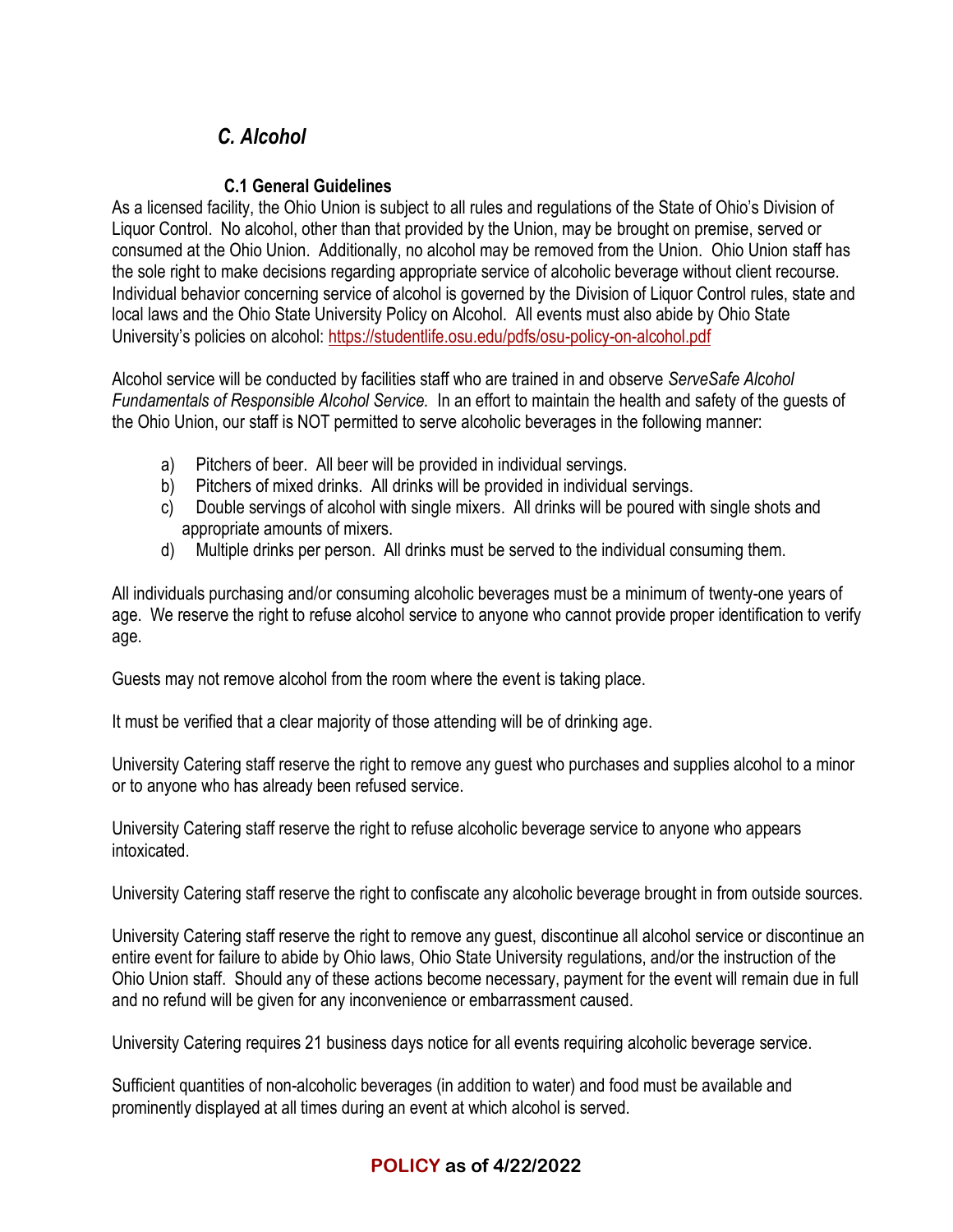Security officers may be required at functions where alcoholic beverages are served, and the cost will be charged to the client or sponsor of the event.

Alcohol service may be non-consecutive, but must not total more than four hours per event. Alcohol service must end one half hour before the end of the event.

#### **C.2 Alcohol Sales**

University Catering has the following Alcohol Permits:

D1 – Beer only for on-premises consumption

D2 – Wine and certain pre-packaged drinks for on-premises consumption

D3 – Spirituous liquor (on-premises consumption only) until 1:00 a.m.

D6 – Sale of intoxicating liquor on Sunday from 11:00 a.m. until 12:00 a.m.

Following the guidelines set forth by University Catering liquor licenses, hours for beer, wine, liquor sales are:

Woody's Tavern

Monday – Friday\*: 11:30 a.m. – 12:30 a.m.

Saturday: 12:00 p.m. (noon) – 12:30 a.m. (8:00 a.m. start for OSU home football games) Sunday: 1:00 p.m. – 10:00 p.m.

\*Service Limitation

Catering (Event driven, all sales/pouring end 30 minutes prior to agreed reservation end time.) Monday – Friday: 11:30 a.m. – 12:30 a.m. Saturday: 12:00 p.m. (noon) – 12:30 a.m. (8:00 a.m. start for OSU home football games) Sunday: 1:00 a.m. – 12:00 a.m. (midnight)

Ohio State University departments and sponsored events Monday – Friday 5:00 p.m. – 12:30 a.m. Saturday and Sunday, same as above, no limitation.

#### **C.3 Fundraising Activities and Alcohol Donations**

Per the rules and regulations of the State of Ohio's Division of Liquor Control, wine pulls, silent auction items that contain an alcohol item, alcohol donations, gifts to guests or speakers that contain alcohol, and similar activities are allowed under our permit if the alcohol items are purchased from the Union. If any of these activities are part of your planned event, please contact your event coordinator to discuss options.

#### **C.4 Cash Bar (Cashless/Credit Card Only) and Host Bar Options**

University Catering can provide a Cash Bar or a Host Bar offering spirits, wine and beer or wine & beer only service. There is a \$150.00 fee for each bar requested. This fee covers bar setup, tear down, and all glassware. One bar will be provided for every 75 guests unless event dynamics dictate otherwise. The setup fee will be waived if \$375.00 in sales is reached (per bar).

If a Cash Bar is selected, guests will purchase their own drinks. The client will be responsible for all applicable fees and bar minimums. Service charges are not applicable. Cashier, bartender and service bartender fees required.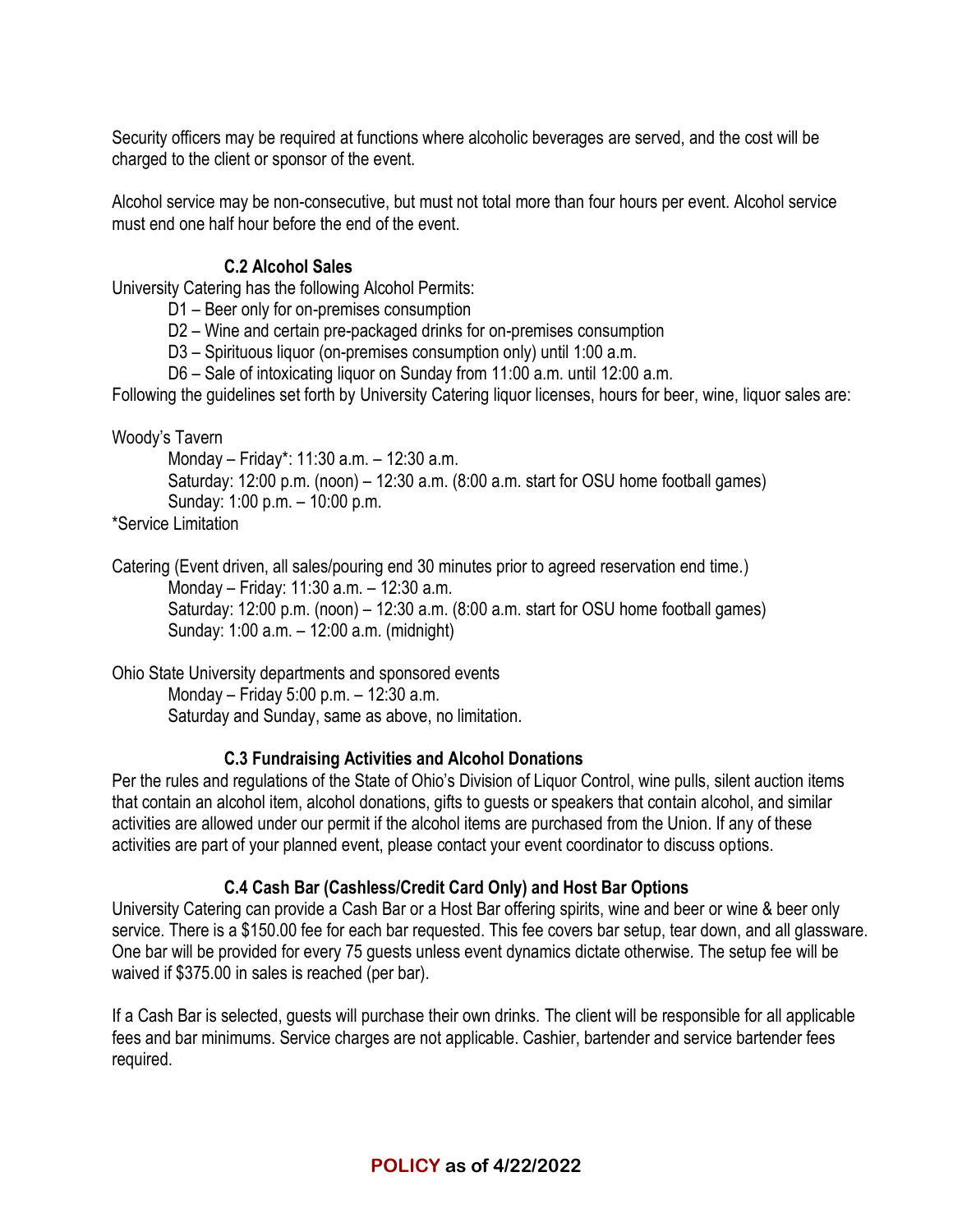If a Host bar is selected, a record is kept by the bartender for the cost of the beverages ordered by the guests and the client will be billed at the conclusion of the event. The client is responsible for bartender and service bartender fees, the cost of all drinks, plus applicable service charges.

A client may choose to offer a combined Pay Bar and Host Bar. The client provides a designated number of drink tickets to guests. A record is kept by the bartender for the cost of the beverages ordered by the guests with drink tickets, and the client will be billed at the conclusion of the event. Once a guest's drink tickets are used, the guest may purchase additional drinks from the Pay Bar. The client will be responsible for applicable fees and bar minimums.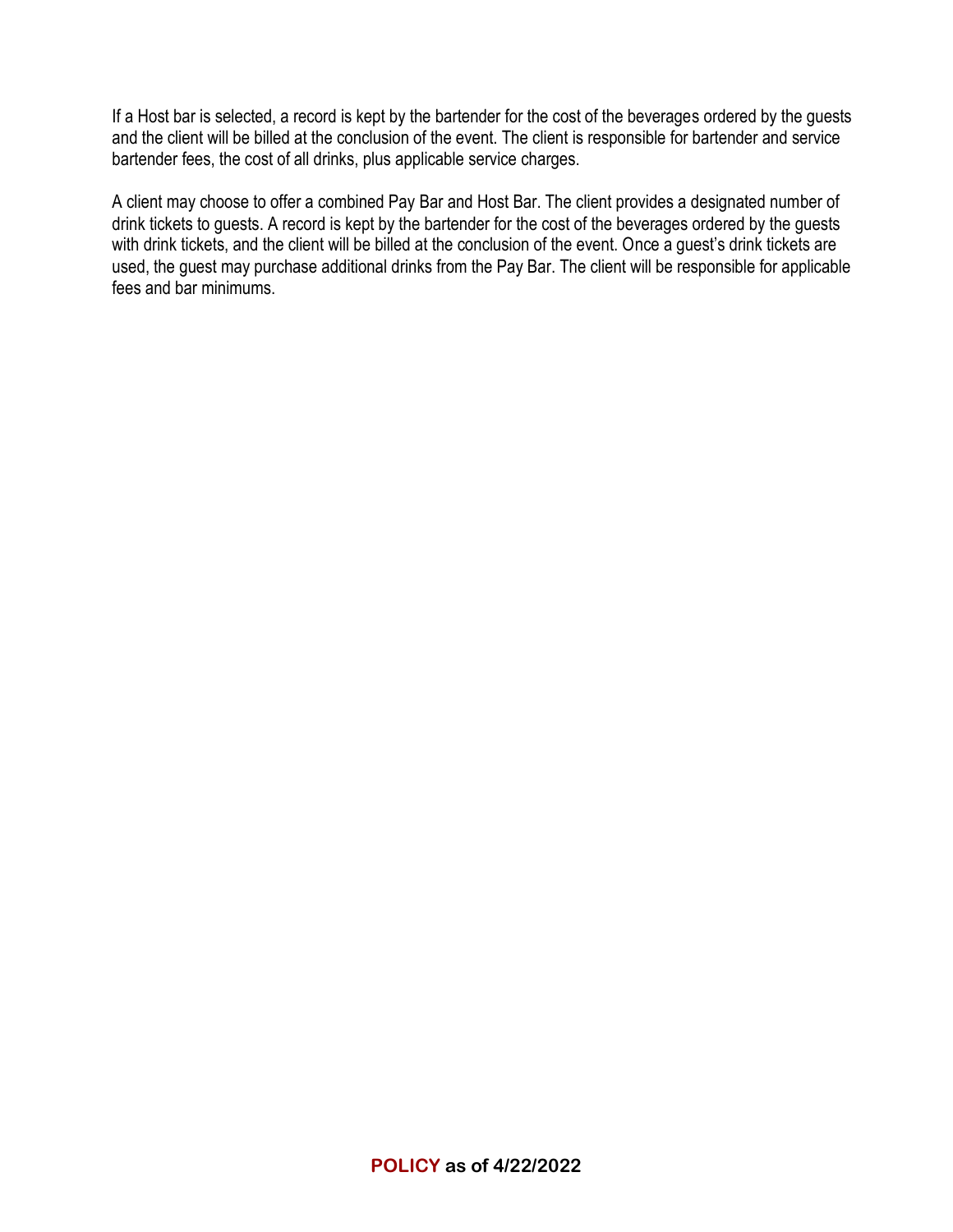# *D. Cancellations*

The Ohio Union is committed to the success of a scheduled and confirmed event. In the event of a situation beyond human control, not induced by negligence, the Ohio Union will not be held responsible. Inclement weather is not a valid cause for cancellation of an event under contract. Please refer to Section K regarding deposits to clarify if/when a refunded deposit might be available.

#### **D.1 Non University & University User Cancellation Policy**

Should it be necessary for you to cancel your event the Ohio Union reserves the right to impose a cancellation fee based on the following scale. Written notice (email acceptable) to cancel a space or catering is required. In all cases, food will not be prepared or provided.

#### **Greater than 90 days prior to the event:**

No charge or penalty.

#### **90 days to 61 days prior to your event:**

An amount equal to 33% of the food, beverage, service charge, in house AV, and meeting room revenue based on the minimum estimate stated on the Confirmation Agreement.

#### **60 days to 31 days prior to your event:**

An amount equal to 50% of the food, beverage, service charge, in house AV, and meeting room revenue based on the minimum estimate stated on the Confirmation Agreement.

#### **30 days or less prior to your event:**

An amount equal to 100% of the food, beverage, service charge, in house AV, and meeting room revenue based on the minimum estimate stated on the Confirmation Agreement.

#### **15 day or less prior to your event:**

An amount equal to 100% of the food, beverage, service charge, in house AV, and meeting room revenue, as well as equipment rental, and labor expenses based on the minimum estimate stated on the Confirmation Agreement.

#### **D2. Registered Student Organization Cancellation Policy**

Should it be necessary for you to cancel your event, the Ohio Union reserves the right to impose a cancellation fee based on the following timeline. Written notice (email acceptable) to cancel a space or catering is required. In all cases, food will not be prepared or provided.

Events in large event spaces Archie M. Griffin Ballroom, Performance Hall, US Bank Conference Theatre, Great Hall Meeting Room, Cartoon Room) will be assessed the following cancellation charges:

#### **60 days to 16 days prior to your event:**

An amount equal to 50% of the food, beverage, service charge, and meeting room revenue based on the minimum estimate stated on the Confirmation Agreement.

#### **15 day or less prior to your event:**

An amount equal to 100% of the food, beverage, service charge, and meeting room revenue, as well as equipment rental, and labor expenses based on the minimum estimate stated on the Confirmation Agreement.

Events in meeting spaces will be assessed the following cancellation charges:

#### **5 business days prior to your event:**

An amount equal to 50% of the food, beverage, service charge, and meeting room revenue based on the minimum estimate stated on the Confirmation Agreement.

#### **3 business days prior to your event:**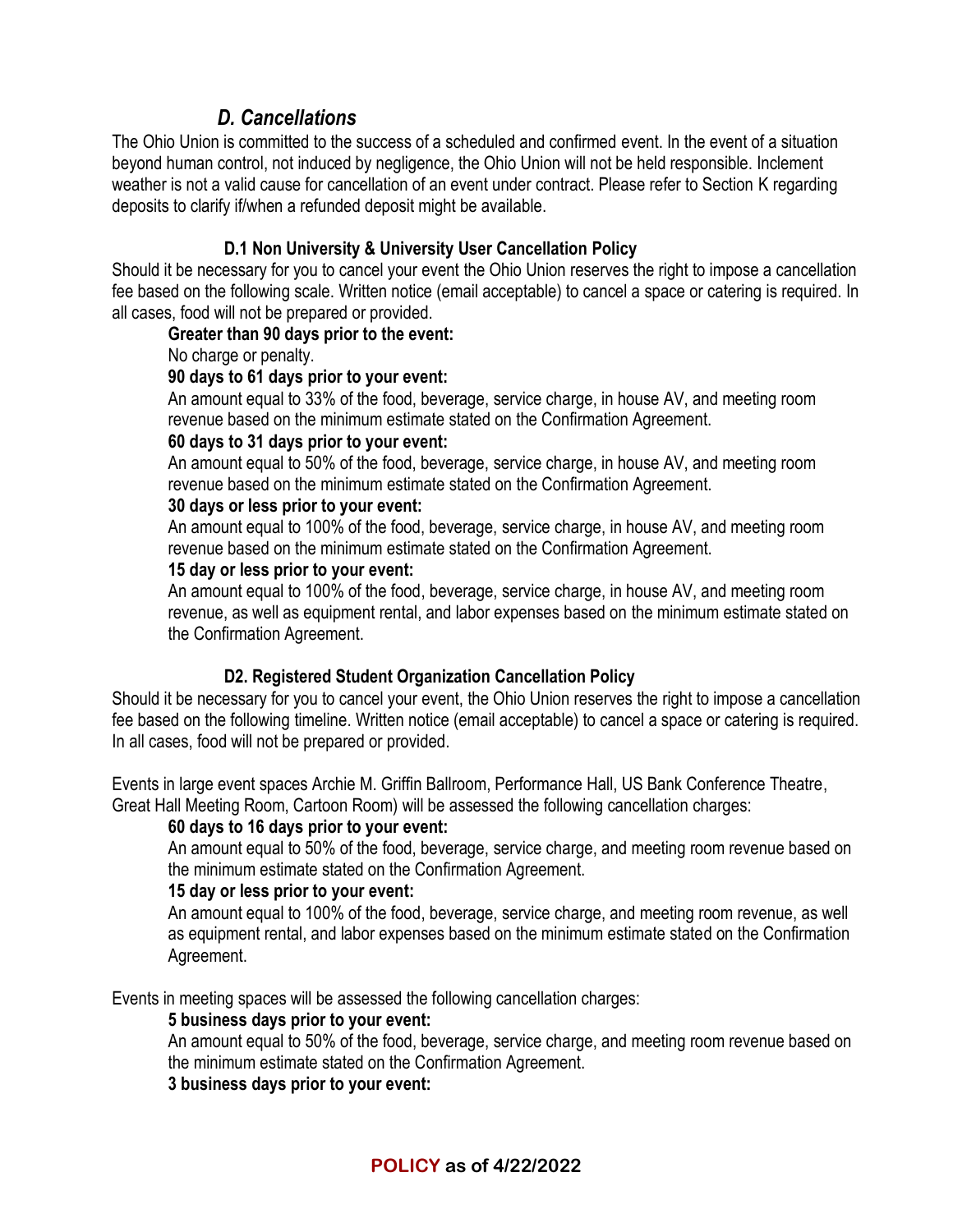An amount equal to 100% of the food, beverage, service charge, and meeting room revenue, as well as equipment rental, and labor expenses based on the minimum estimate stated on the Confirmation Agreement.

#### **D3. No-Show Policy**

University and or student organizations using rooms at a discounted rate will be given only one "no show" without penalty of a room charge. The second time a group fails to give sufficient notice to cancel a space their privilege to reserve free rooms in the Union will be forfeited for the remainder of the academic term. If the incident occurs in the last 1/3 of the term, privileges will be forfeited for the next term.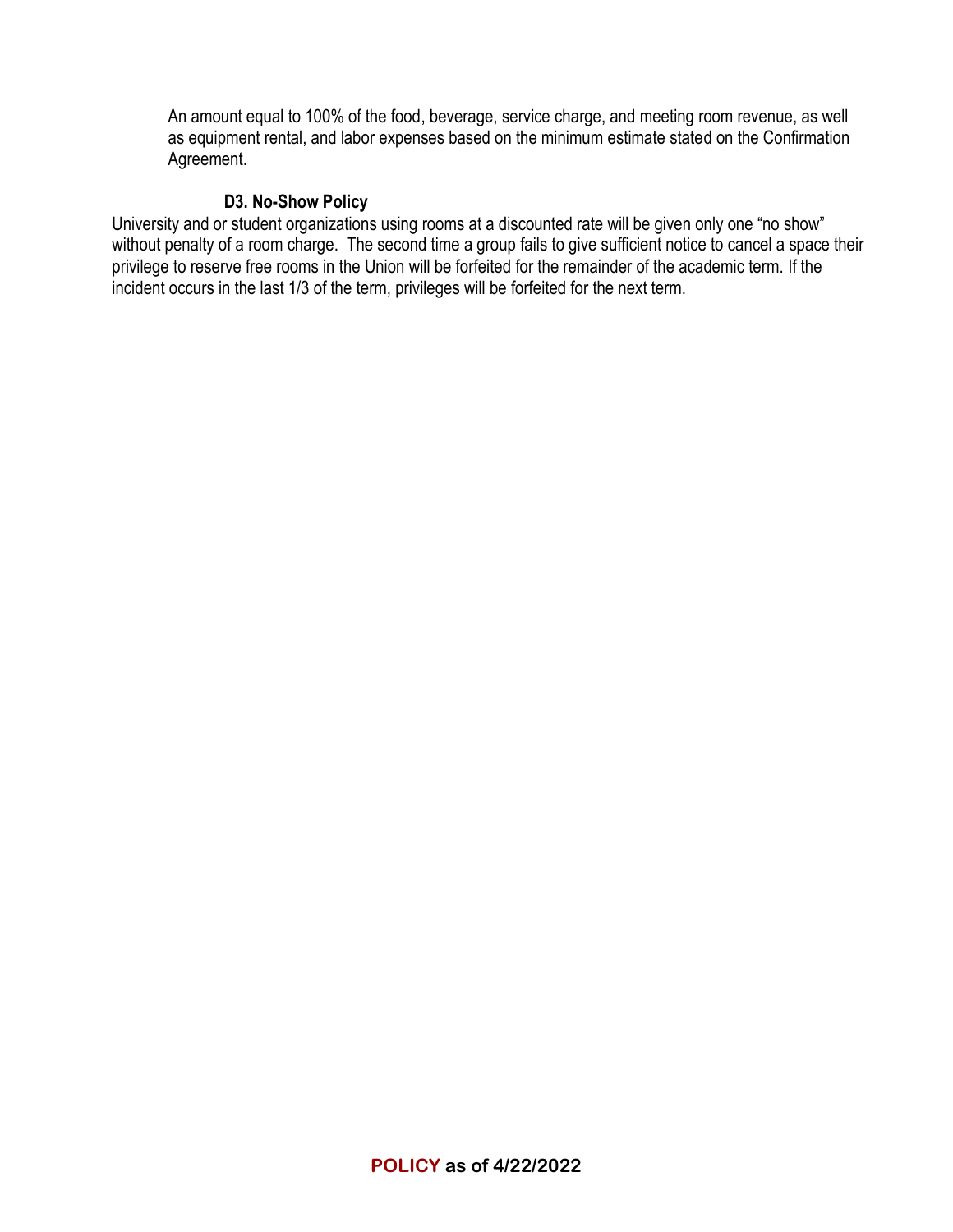# *E. Confirmations*

#### **E.1 Modifications**

Any modifications to this agreement must include a written addendum initiated by the Ohio Union and must be attached to the Event Confirmation. The Ohio Union reserves the right to relocate events within the facility should it be necessary for more efficient operation of the facility and/or due to emergency situations.

#### **E.2 Statement**

The Event Confirmation and the Policies and Procedures are issued in accordance with the policies of The Ohio Union, an operation of The Ohio State University. Issuance of these documents does not constitute a confirmed reservation. Use of facilities cannot be confirmed until the Event Confirmation has been signed and received by the Ohio Union and the required deposit or balance has been paid. The terms of these Agreements may not be transferred, assigned or sublet.

#### **E.3 Confirmation Type**

CONDITIONAL - Student Life Departments are able to request Meeting Room\* space Monday through Friday from 7am- 4pm in the RPAC and Ohio Union under CONDITIONAL status. Reservations under this status are free for the Student Life department. If a student organization or other paying client requests the same space more than 5 business days prior to the event, the Student Life department will have 1 business day to respond with intent to pay for the space at the university user rate, or release the room to the challenging client.

It will be up to the Student Life Department to find an alternate location. Student Life Departments can request conditional bookings one academic term in advance. Please note while this status allows for a free room charge, there may be other fees for catering, equipment or labor.

\*Meeting Room = rooms that are not considered large event spaces or spaces for which student organizations must pay.

CONFIRMED – TENTATIVE – WAITLIST –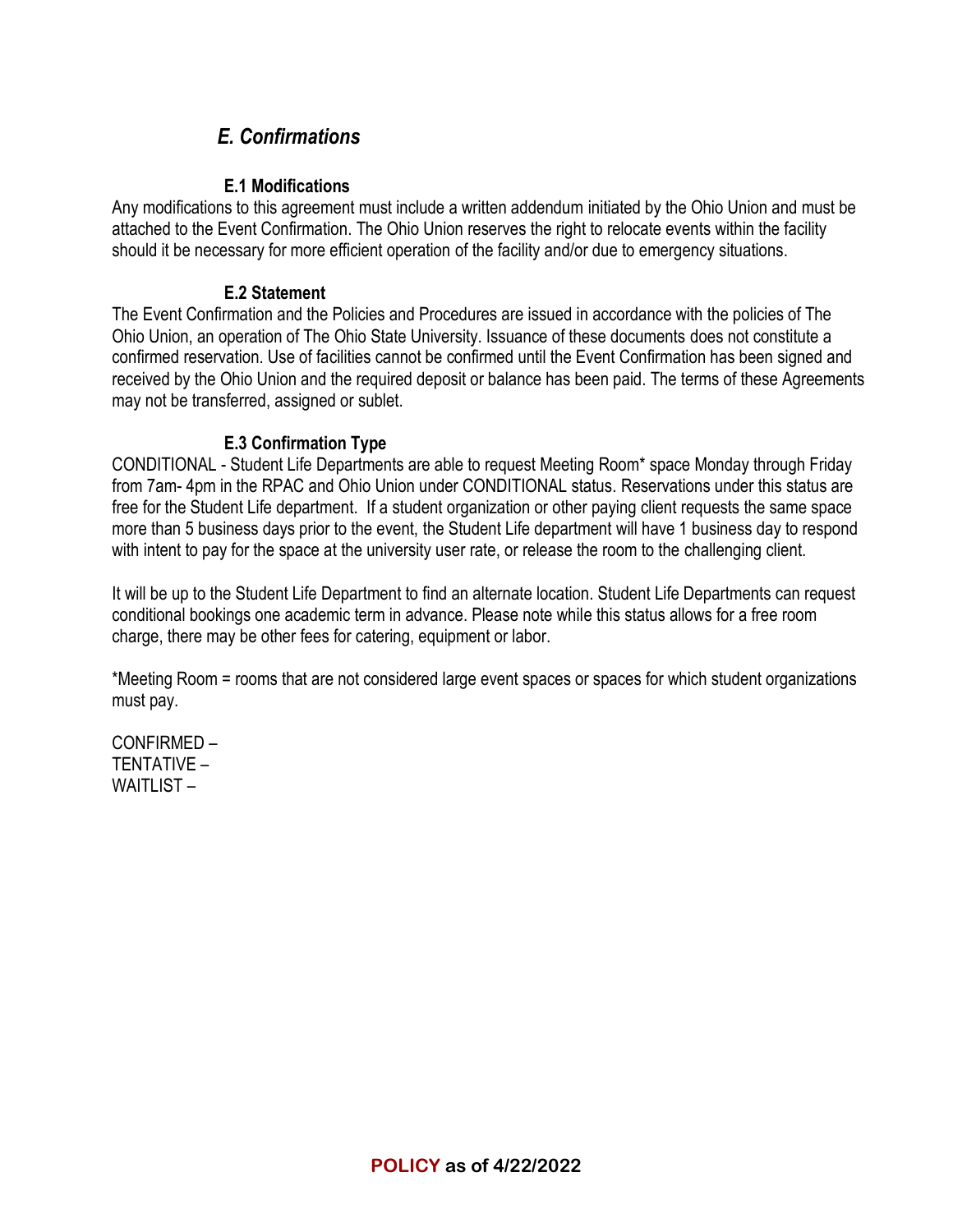# *F. Co-Sponsorships*

## **F.1 Overview**

Co-sponsorship allows for multiple registered student organizations, University entity, and/or outside bodies to host events in conjunction with one another in the Ohio Union due to common goals and objectives, to utilize discounted rates, to ensure both groups are actively involved with the planning and execution of the event and to greater promote the event. Applications for co-sponsorship in which no clear relation exists between the collaborating parties may be denied approval.

### **F.2 Purpose**

- To provide a way to keep track of co-sponsored events in the facility.
- To ensure all parties involved are aware of costs and agreements.
- To delineate each parties contribution to the planning and execution of the event.
- To document collaborative efforts which support the mission of the co-sponsoring organizations.
- To enable all events in the Ohio Union to be successful.

## **F.3 Guidelines & Procedures**

The Ohio Union will consider requests for co-sponsorship from any registered student organization or University entity. Events must meet the following guidelines and procedures to be considered for co-sponsorship:

- All details of the event must be approved by the Ohio Union and the co-sponsor(s).
- Co-sponsors must complete and return the Co-Sponsorship Form to the Ohio Union Administration Office. Request must be received no later than three (3) weeks prior to the event.
- Final arrangements must be made three (3) weeks prior to the date an event is to occur or the event may be cancelled. This is done to ensure that available space and resources can be reallocated to other student organizations or University entities.
- In order to serve alcohol at an event co-sponsored by a student organization, the student organization must obtain and submit an approved Ohio Union Alcohol Request Form three (3) weeks before the event. No tobacco, unapproved bar service, or illegal substances are permitted at any event cosponsored by student organizations. If any of these substances are present at the event, the cosponsor may forfeit any discount from this agreement, and may forfeit future co-sponsorship eligibility.
- Accurate and current billing information should be received three (3) weeks before the event.
- In the case of co-sponsorship resulting in discounted pricing, discount may include room rates, equipment rental, labor rates, and/or catering.
- Deposit guidelines align with the payer of the event.
- In the case of student organization co-sponsorship, co-sponsorship is contingent on the organization retaining active status with Student Activities at the time of the event. Should the organization become inactive, pricing reverts to the applicable rate of the other co-sponsoring user.
- Advertising should not include the Ohio Union, Student Life, or University logos without prior approval from the Ohio Union, specific department, or Trademark & Licensing.
- All parties will agree to fill out an Ohio Union Event Evaluation form following the event.
- Co-sponsorships are only valid for the current academic year.
- Past co-sponsorship approval does not guarantee co-sponsorship approval for future events.
- This form must be approved by the Director of the Ohio Union, or designee.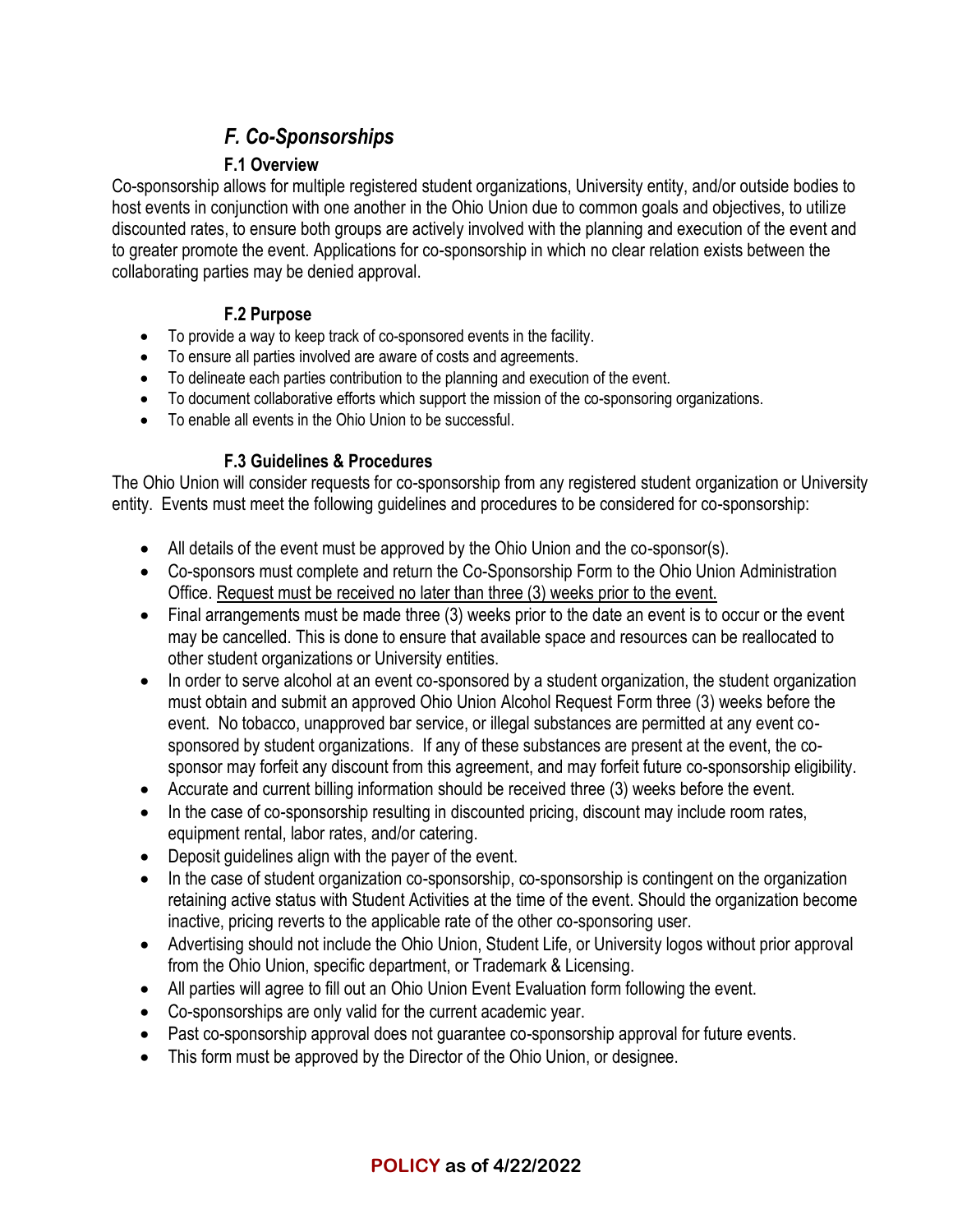# *G. Dances*

### **G.1 Definition of a Dance**

A "dance" will be defined as any event held in the Ohio Union with the following characteristics:

- a) A DJ/Live music is considered as the primary form of entertainment.
- b) The event space(s) is/are set with no/few chairs, allowing for a large group of people to congregate in a free-form manner.
- c) Tickets will be sold on-site.
- d) There is no pre-defined list of invitees.

### **G.2 Security Assessment**

Security requirements will be based on the assessment of risk level of the event. These different levels cost different rates due to the number of required personnel. Ohio State Campus Safety will determine the risk level in consultation with the Ohio Union Staff.

- a) **Maximum Risk:** An event at the Ohio Union in which a large number of persons attend the function and there is information that problems may occur (ex. a function sponsored by a group that has a history of past problems; the function has a mix of University students and area high school students; etc).
- b) **Medium Risk**: An event at the Ohio Union in which there is a medium-sized crowd that may have had some recent history of problems with functions at the Ohio Union or other entertainment venues off campus.
- c) **Minimum Risk**: An event at the Ohio Union in which there is a low probability of problems occurring at the event and the sponsoring group has no history of problems.
- d) **No Risk**: An event at the Ohio Union in which there have never been problems; problems are not likely; and in which the function does not require any security personnel to insure a safe event.

## **G.3 Prohibited Items**

Smoking and the use of tobacco are prohibited in or on all university owned, operated, or leased property including vehicles, per Tobacco Free Ohio State Policy 7.20: [www.tobaccofree.osu.edu](http://www.tobaccofree.osu.edu/)

Other items that are not permitted inside the dance include (but are not limited to):

- a) Glass bottles
- b) Mace/pepper spray
- c) Weapons (guns, knives, stun equipment, explosives, etc.)
- d) Any item deemed unsafe or illegal by any dance security personnel and providers.

Such items will be confiscated upon entrance and will not be returned.

## **G.4 Pre-Event Details**

Dances must be booked with an Event Planning Coordinator and accompanying Special Event Request Form submitted no less than three weeks before the date of the event. No alcohol is permitted at events meeting the definition of a dance. It is necessary for the sponsoring group's advisor is present during the event.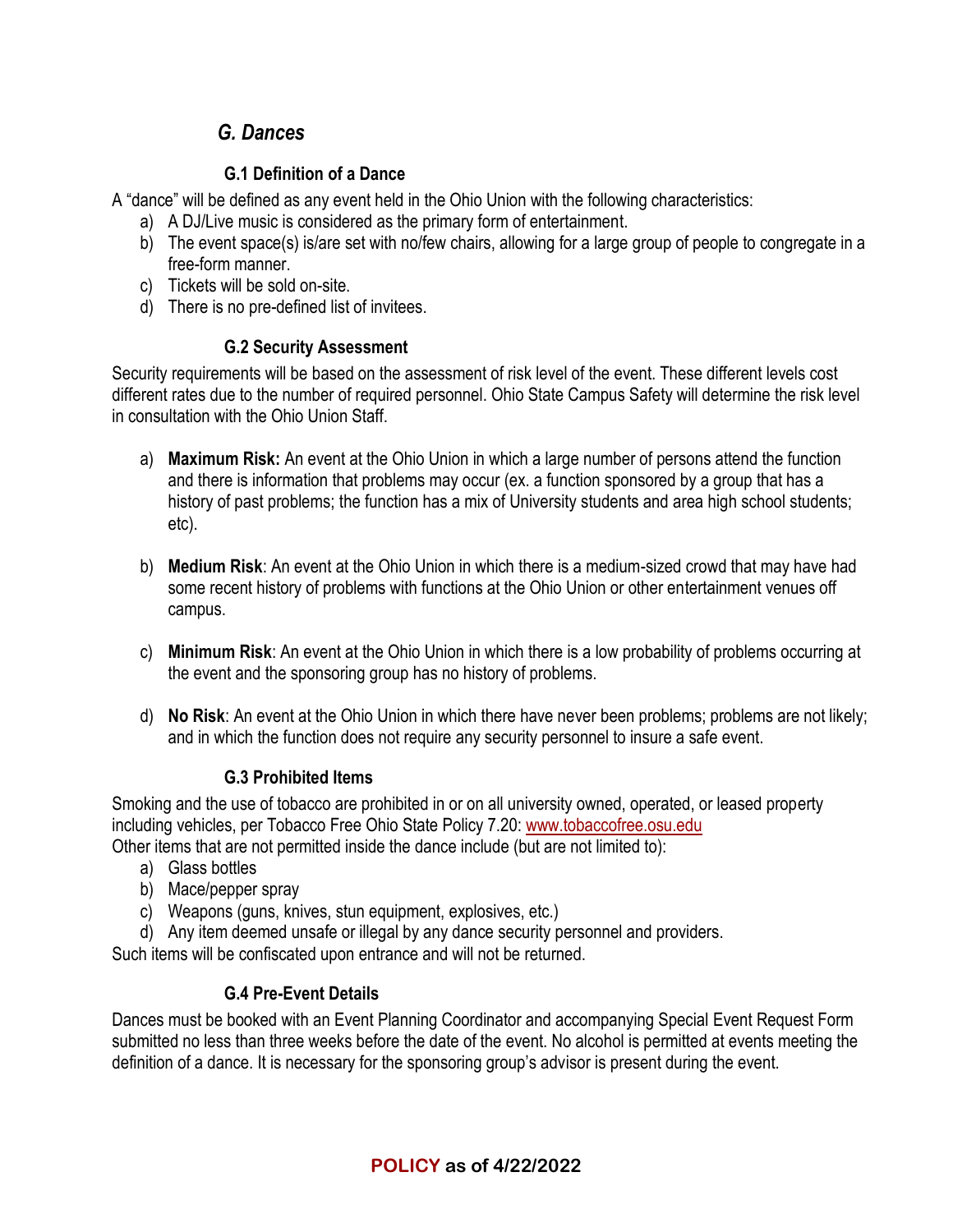A combination of University Police and a locally contracted security company may be required to be present at each dance. The Event Planning Coordinator will coordinate this security effort. In the event that University Police are not available to staff the dance, the event will not occur.

If the organizing group is collecting cash from dance attendees, the Ohio Union can provide a lock-box for this purpose. Arrangements must be made with the Ohio Union Business Office prior to the event if a cash box will be required. Security will be available to escort a member of the organizing group with all cash deliveries during or immediately following the dance to a pre-arranged location.

The standard set-up for a dance may include (and is not limited to) metal detectors, and tables, in the configuration agreed upon between the Ohio Union and Department of Public Safety.

A dance will not be scheduled to start earlier than 8:00pm on a weekday (Monday through and including Friday) and not earlier than 5:00pm on a weekend (Saturday and Sunday). University Police are not able to support events on the dates of home football games.The doors to the facility will not open until University Police arrive and all security providers are in place – there are no exceptions.

The event will not end later than 2:00am and the entire room must be cleared (including DJ, group members, etc.) by 2:30am. At 2:00am, the lights will come on in full and all security providers and the organizing group will begin to clear the room of attendees. If the room is not cleared by 2:30am, additional hourly charges will be applied to the organizing group's bill.

#### **G.5 Entry/Exit**

The only entry to the dance will be through the designated entrance to the facility. All organizing group members and attendees must show photo identification (either a BuckID or state identification) and (if detectors are required) pass through metal detectors each time they enter the dance. Guests producing identification other than a Buck ID will be asked to sign-in on clipboards and have their photo taken in order to enter the event. After successfully passing through the metal detectors, attendees must enter the dance through the designated doors. The Ohio Union is not responsible for charging attendees to enter the event or collecting money from attendees.

The only exit from the dance is through the designated exit doors and re-admittance must be conducted through the appropriate entrance and through the metal detectors, if required. Any re-admittance stamp, etc. is the responsibility of the sponsor. No other exit is to be used for exiting the dance and the remainder of the doors will serve as emergency exits only. If an attendee self-elects to leave and return, re-entrance to the dance is determined by the organizing group (via stamp, repayment, or agreement). If an individual is asked to leave by the University Police or the contracted security provider, they will be escorted out of the building and at no point will that person be allowed to return to the event.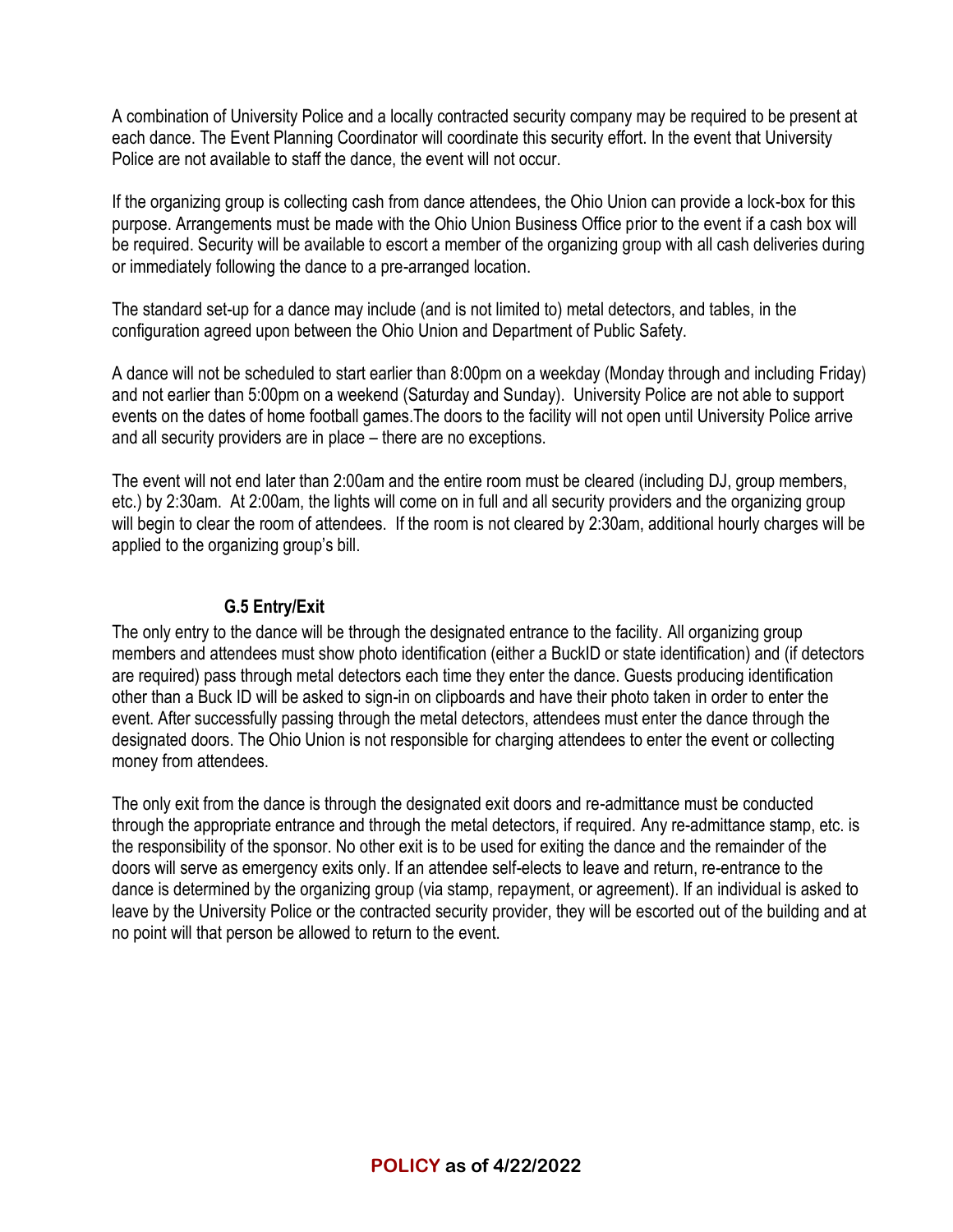# *H. Decorations*

Spaces at the Ohio Union may not be set up or decorated in any manner without prior consent from the Ohio Union staff. The Ohio Union must approve the location and type of special decorations, balloons, banners or signs (indoor and outdoor). Standard Ohio Union signage must not be covered or otherwise obstructed. All exit doors, exit lights, fire sprinkler heads, fire alarm pulls, fire extinguishers and other emergency or safety equipment must be kept free of obstacles or decorative material. Decorations, balloons, signs, banners, etc. may not be taped, nailed, tacked, stapled or otherwise fastened to ceilings, walls, doors, windows, painted surfaces or columns. All decorations must be flame retardant. Large banners may be hung with the assistance of the maintenance staff and prior approval from the Ohio Union Event Services staff. All decorations and all outdoor and indoor directional signage must be removed by the client immediately following the event. Clients using decorations, exhibits, or displays must arrange with the Ohio Union for labor to set up and remove materials. Any costs incurred by the Ohio Union for the removal of these items will be charged to the client. The Ohio Union is not responsible for the loss of any materials, displays, gifts, favors or other items left in the building. Please note the following items that are not permitted in the Ohio Union:

- a) Straw or other dry plant material
- b) Special effects equipment, such as smoke, fog and fire machines, sparklers, etc
- c) Candles not in Fire Marshal-approved containers
- d) Sand weights, confetti, glitter, rice, dance wax, powder or similar materials
- e) Adhesive-backed (stick-on) decals or similar items
- f) Any paint, chemicals or liquids that can damage the facility
- g) Portable helium tanks. Students may request to use the helium tank in the Keith B. Key Center for Student Leadership and Service.

The Ohio Union asks that clients do not hang signs advertising an event throughout the Ohio Union. Rooms are equipped with digital display signs that contain event information. Easels are also available to rent with prior arrangement with Event Services so the client can display signage throughout the Ohio Union.

Any special needs for decorations, exhibits and displays beyond the scope of this policy must be approved by the Ohio Union.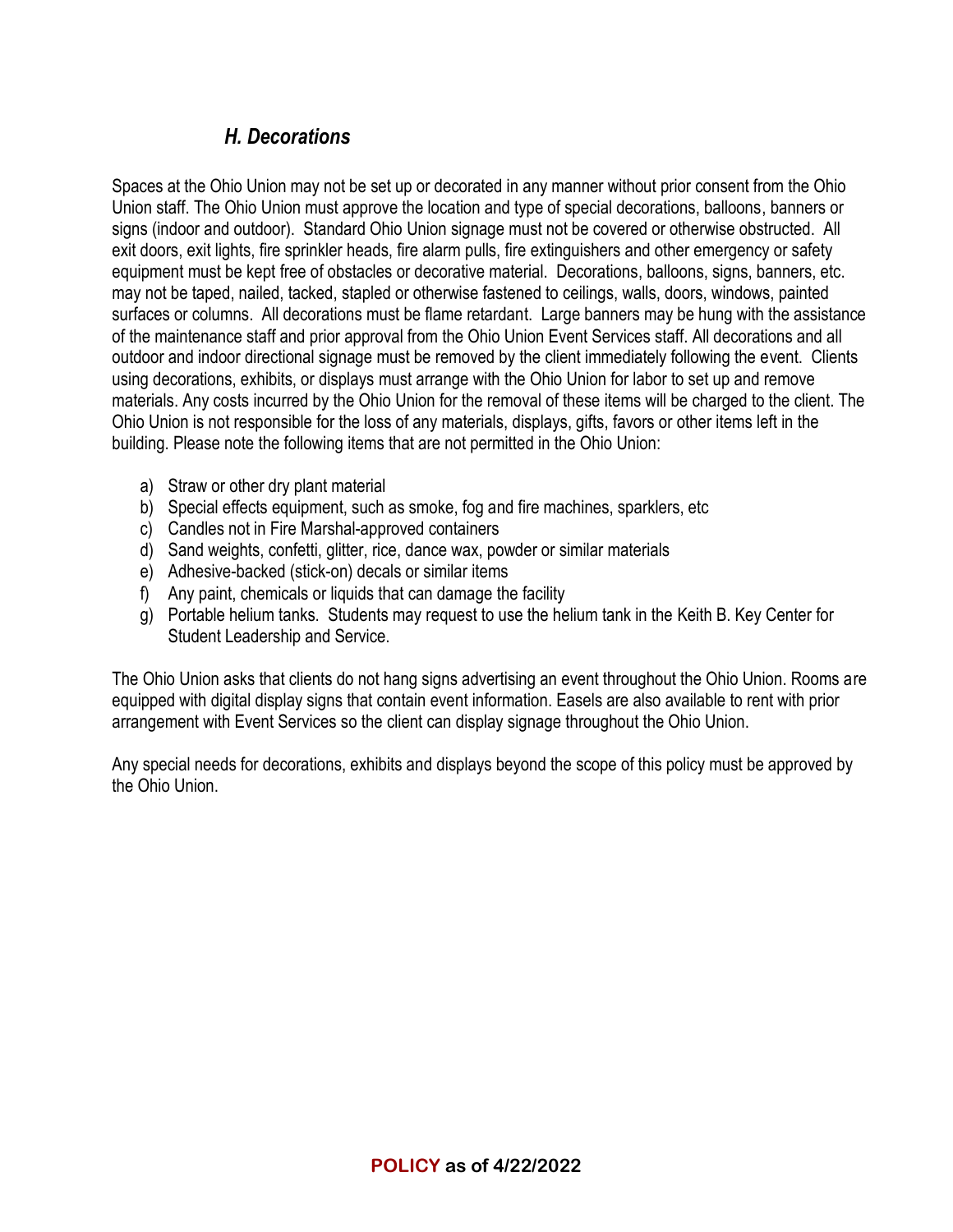# *I. Deliveries & Drayage*

The Ohio Union must be notified in advance of planned shipping arrangements so they may coordinate with the Shipping & Receiving Manager. Due to limited storage, all event materials should be sent as close to the event date as possible (no more than 2 days) and limited to 50 lbs or less. A charge will be incurred for each package and applied to the client's overall event invoice. The Ohio Union reserves the right to refuse shipments in excess of 2 days prior to the event date and/or the right to charge an additional storage room fee for materials will be shipped for storage in advance. The client is responsible for arranging outgoing shipments and all shipping fees. Any items left in the event space without outgoing shipment arrangements will be disposed of 3 days after the event. No COD packages will be accepted. Materials in drayage will be delivered from storage to the event space at the time the event is setup. The responsibility of tracking any packages resides with the client. The Ohio Union assumes no responsibility for the contents or security of packages.

The following information must be included on all packages for delivery to be accepted and to ensure proper delivery: Name of Organization & Event Name; On-Site Contact's Name; Date of Function; Box Number of Total Number (e.g. 1 of 4); and Correct Shipping Address (Ohio Union Shipping & Receiving 1739 N. High Street, Columbus, OH 43210).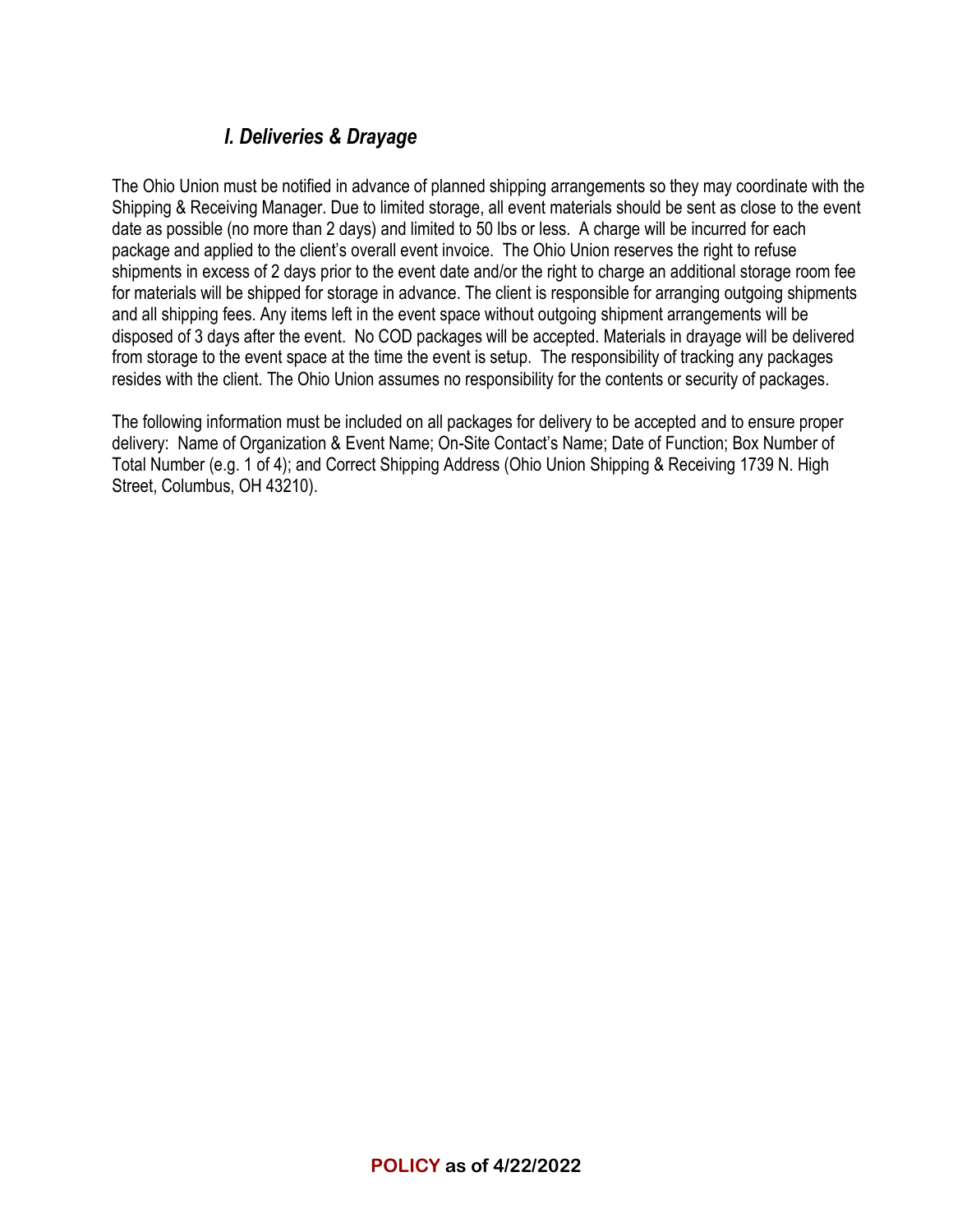# *J. Deposits, Payments, and Refunds*

#### **J.1 Deadlines**

When referred to in this policy, deadlines are based on business days, which are defined as days that the Event Services Office is open for business (Monday thru Friday).

### **J.2 Estimated Fees**

Estimated fees are based on specific facilities requested in conjunction with information provided by the client for required access and event times, number of event participants, type of activity, audio-visual service requirements, catering menus and services, and other support services/personnel. Special features of an event may involve additional fees and all fees are subject to change.

Events reserved within 12 months of the event date are guaranteed their original booking rate(s) with a signed Confirmation Agreement. Events booked more than 12 months from the event date may be charged the current room rate and catering menu prices and fees.

If the Ohio Union and University Catering equipment inventory limits are exceeded, cost of the additional rental equipment will be charged to the user. All details regarding the rental, delivery, setup, and return of such equipment will be orchestrated by Event Services on behalf of the client.

### **J. 3 Deposits**

Events with estimated fees of \$500 or less will require a 100% deposit to secure their reservation. The balance of any additional fees incurred will be the responsibility of the group or organization per the Confirmation Agreement.

University and/or student organizations with estimated fees totaling \$10,000 or more with no previous record of events of this scale may be required to make a deposit to secure their reservation.

Student organizations are strongly encouraged to discuss their specific financial situation and required deposit with the Event Planner.

## **J.4 Minimum Charge Calculations**

The minimum amount set for in the Confirmation Agreement is based on the estimated number of guests as well as the approximate cost per person of the arrangements that you have requested. This amount represents the minimum that will be spent by your group or organization in food, beverage, and room rental. This minimum does not include service charges, tax, audiovisual charges, or any other miscellaneous charges incurred.

Should your final attendee count drop below the approximate number of guests listed on the Confirmation Agreement by more than 10%, you will be charged the specific minimum fee, or the actual cost of your event, whichever is greater.

#### **J.5 Outstanding Balances**

If a client has an outstanding balance which has been past due for 30 days or more, the client/contact may not be permitted to reserve space until that balance is reconciled. Any outstanding balance which has been past due for forty-five (45) days will be sent to the University Bursar for further collection, and the client/contact will not be permitted to confirm reservations in the Ohio Union until full receipt of that payment.

## **POLICY as of 4/22/2022**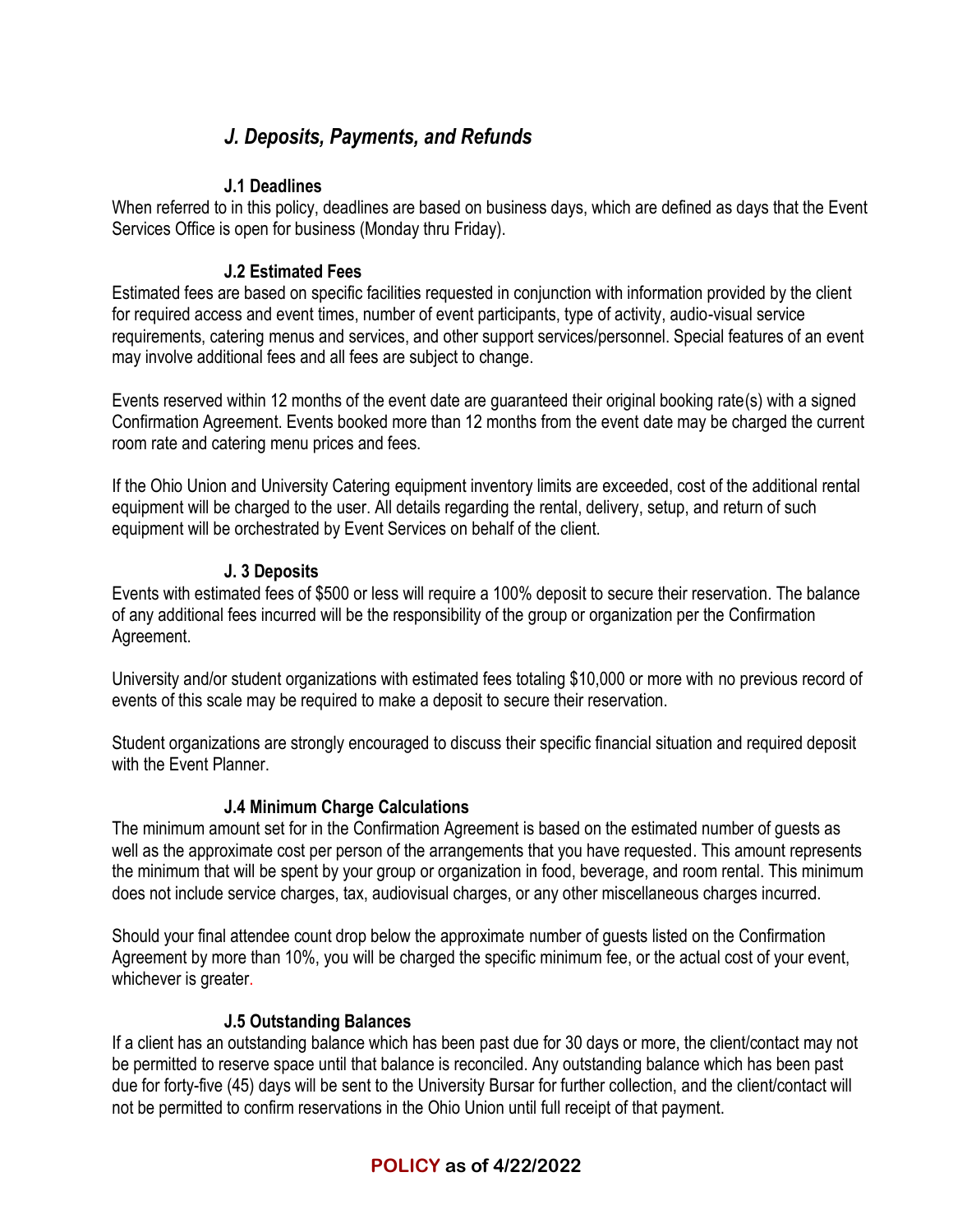#### **J.6 Taxes**

The client is responsible for obtaining permits or licenses required by law. The client is responsible for the payment of all taxes, fees and charges required by any legal authority associated with use of the Ohio Union. A copy of such permits or licenses must be given to Ohio Union staff five (5) days prior to the event for recordkeeping purposes.

Sales tax will be charged at the current Franklin County tax rate for all food, beverages, and services (unless a tax-exempt number is provided).

### **J.7 General Deposit and Payment Policies**

The following deposit and payment policies apply to all events:

- Only a client-delegated individual authorized to make changes can request cost-incurring changes during the event. Any such changes will require a credit card number to be recorded by an Ohio Union staff member. University departments may need to provide an additional purchase order to cover the difference.
- Cleaning and damage deposits may be required for certain events and are due with a signed confirmation. These deposits are refundable after the event if the Ohio Union determines that cleaning measures are not required.
- Discrepancies to the event invoice must be noted within seven (7) days of invoice date.
- The Ohio Union accepts cash, check and major credit cards
- The bank sends returned checks to the Bursar's Office for collection efforts. The Bursar's Office will create an invoice for the returned check for the depositing unit and will invoice the individual or entity that presented the original check.

#### **J.8 Refunds**

Facilities will not be held without receipt of a deposit and a signed Confirmation. All deposits are subject to the Cancellation policies outlined in section D above. Refunds will be processed through Ohio State's Accounts Payable check system.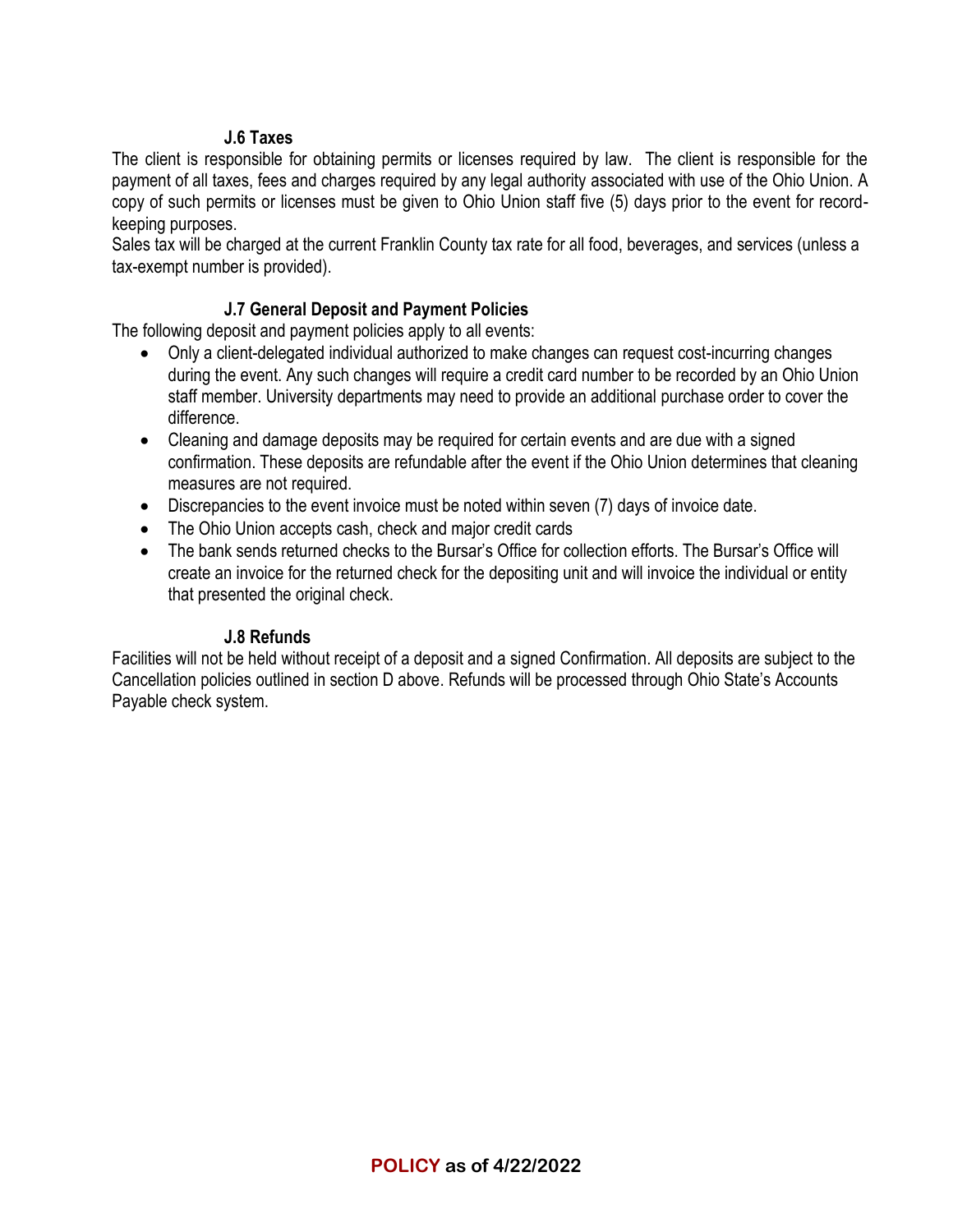# *K. Film Showing & Licensing*

Events in the Ohio Union that include a movie screening must acquire a public performance license in order for a movie to be shown in the facility per the description of Federal Law below:

[The Federal Copyright Act](http://www.copyright.gov/title17/circ92.pdf) (Title 17 of the U.S. Code) governs how copyrighted materials, such as movies, may be used. Neither the rental nor the purchase of a copy of a copyrighted work carries with it the right to publicly exhibit the work. No additional license is required to privately view a movie or other copyrighted work with a few friends and family or in certain narrowly defined face-to-face teaching activities. However, bars, restaurants, private clubs, prisons, lodges, factories, summer camps, public libraries, daycare facilities, parks and recreation departments, churches and non-classroom use at schools and universities are all examples of situations where a public performance license must be obtained. This legal requirement applies regardless of whether an admission fee is charged, whether the institution or organization is commercial or non-profit, or whether a federal or state agency is involved.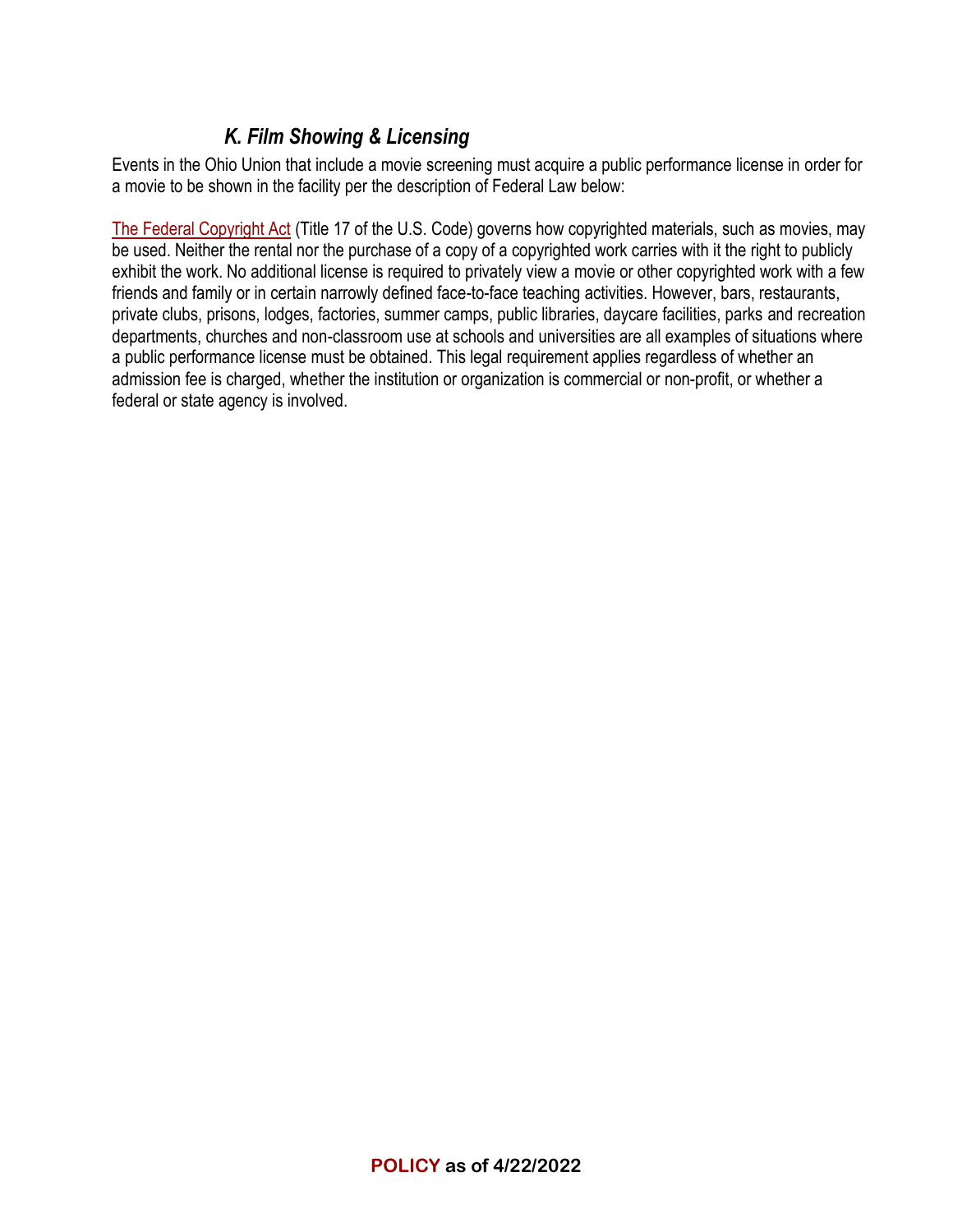## *L. Fire & Open Flame*

No fires or grills are permitted on outside spaces unless it is approved by Ohio Union staff and OSU Fire Prevention. Candles must be contained within glass containers approved by the State Fire Marshal. Any additional clean up that the Ohio Union must do after the event will result in additional charges.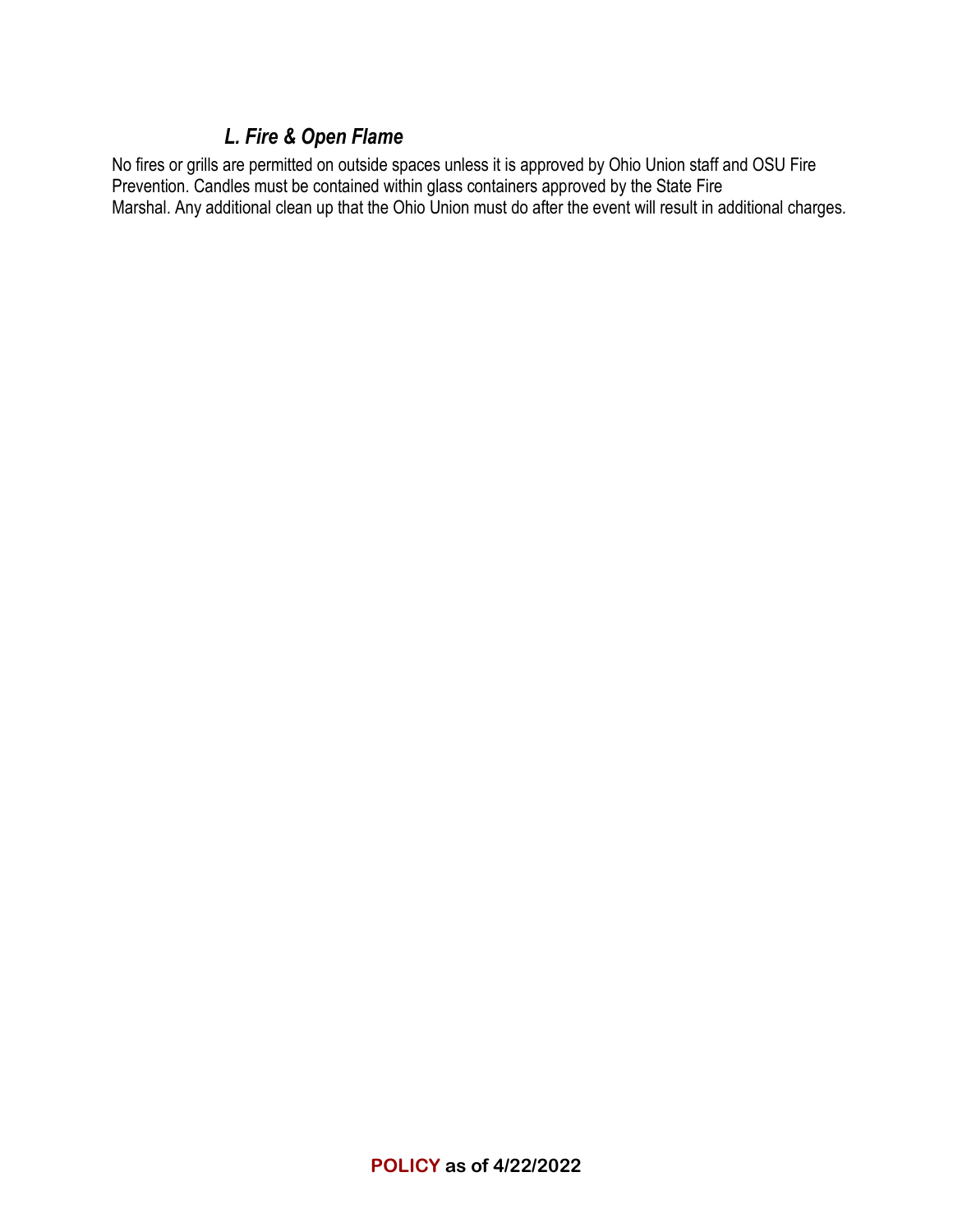# *M. Food-Related Policies*

#### **M.1 Menus, Ordering and Guarantees**

Plan to meet with your Event Coordinator or Sales Manager to discuss menus (6-8) weeks in advance. Menus for most events must be finalized with University Catering no later than four (4) weeks prior to the scheduled event. For groups of 150 or more guests, the planned menu(s) based on the expected guest count will represent the client's minimum commitment for billing and cannot be reduced further. For groups less than 150 guests, no less than 10% attrition can be given at with the final guarantee.

The final guarantee is due twenty-one (21) calendar days prior to the scheduled event. University Catering cannot be responsible for service to more than 5% over the guaranteed number of attendees and menu items for overage may not match the planned menu. Your guarantee is not subject to reduction. If no guarantee is received, University Catering will consider the expected number of guests on the client confirmation to be the correct guarantee number. All charges will be based on the guarantee or upon the actual number of persons served, whichever is greater. All food and beverage items must be purchased through University Catering to comply with state and local regulations.

Late Requests and Changes – Ideally, catering details should be confirmed on the timeline provided above to ensure quality food and service preparations and availability. We understand however this will not always be possible and while every effort will be made to accommodate short notice requests and changes, we may need to assess administrative fees for changes made within (7) seven business days of an event.

Menu Pricing – All prices are subject to change and substitutions may be necessary based on uncertain market circumstances. University Catering will provide the client with advanced notice of an increase and the right to decide between the price and reasonable substitutions. Food and beverage pricing can be confirmed a maximum of two months in advance with menu selection; this is due to current fluctuations in costs from our suppliers caused by the pandemic and is expected to improve over time.

#### **M.2 Service Charge**

A 20% service charge is applied to all Catering Event Orders for Non-University and University users. For registered student organizations, the service charge is 15%. The Catering Event Order is only an estimate and may increase at final billing depending upon changes or requests that occur during your event. The service charge covers behind the scenes (i.e. back of house) operational costs that may include, but are not limited to menu tastings, meetings, diagram creation, insurance, repair and/or replacement of catering serviceware, skirting, china, glassware, flatware, etc. A portion of the service charge is distributed to the catering staff, therefore no tipping is necessary. The service charge is taxable as defined by federal law.

#### **M.3 Discounts for Registered Student Organizations**

Registered student organizations ordering from the University Catering menu, will receive a 30% discount on the food and non-alcoholic beverage portion of the Catering Event Order will be given.

#### **M.4 Alternative Caterers**

All food and beverage services in and around the Ohio Union are to be provided by University Catering. The Ohio Union may grant exceptions to this policy in the following instances:

a) Religious events requiring special food.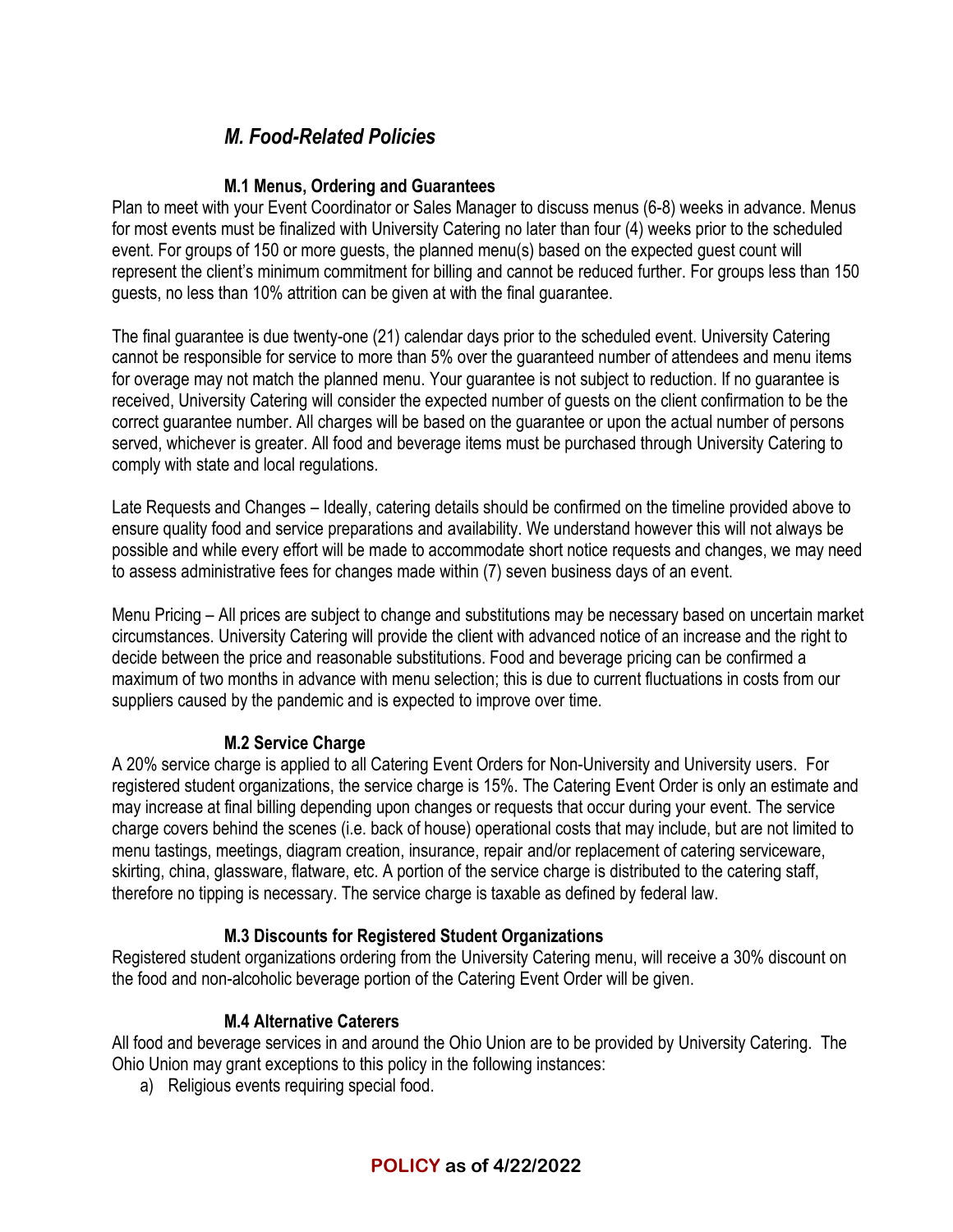b) Events where food is ethnically or otherwise unique that Ohio Union catering staff determines they cannot prepare.

In the above circumstances, clients may request the use of an alternative caterer. The "Alternative Catering Request Form," found in Section V of the Ohio Union Operating Manual, must be submitted to the Ohio Union Event Services Office 3 weeks prior to the event. Along with the request, proof of the requested caterer's Food License and Insurance must be provided. Submission of the "Alternative Catering Request Form," does not guarantee approval. The Ohio Union will review the request and notify the client of the status of the request. If approved, the licensed food service establishment will be permitted to provide food in accordance with the Columbus Health Department Food Sanitation Procedures and Guidelines. For more information, please see their website[: https://www.columbus.gov/publichealth/programs/food-protection-program/](https://www.columbus.gov/publichealth/programs/food-protection-program/)

Approval of an alternative caterer does not include use of the Ohio Union kitchens or cooking equipment. Cooking in meeting and event spaces is not permitted. This includes use of equipment such as hot plates, coffee makers, and open flame burners. Chafing dishes are permitted to keep food at safe serving temperature.

Clients that are not registered student organizations with the Ohio Union will be responsible for a 15% usage fee based on a percentage of the food and beverages provided by the alternative caterer. The client must provide the Ohio Union a final copy of the food and beverage quote prior to their event date. Exceptions to this may be granted with approval from the Ohio Union Leadership Team.

Registered student organizations that are in good standing with the Ohio Union will not be charged the 15% fee associated with using an alternative caterer. The student organization hosting the event will be held financially responsible in the case of damage, improper usage of equipment, health code violations and fines, or any other circumstance resulting in costs to the Ohio Union because of the organization's use of an alternative caterer.

## **M.5 Catering Carry-In Food and Carry-Out Food Policy**

No food or beverages will be permitted to be brought into the Ohio Union by any client for an event without prior written approval from Ohio Union administration. In addition, no food or beverage served by Ohio Union Catering may be removed from the Ohio Union premises with the exception of non-perishable items and prepackaged items. Perishable items that require refrigeration should not be taken from functions or events.

#### **M.6 Bake Sales**

Bake Sales are not permitted in the Ohio Union.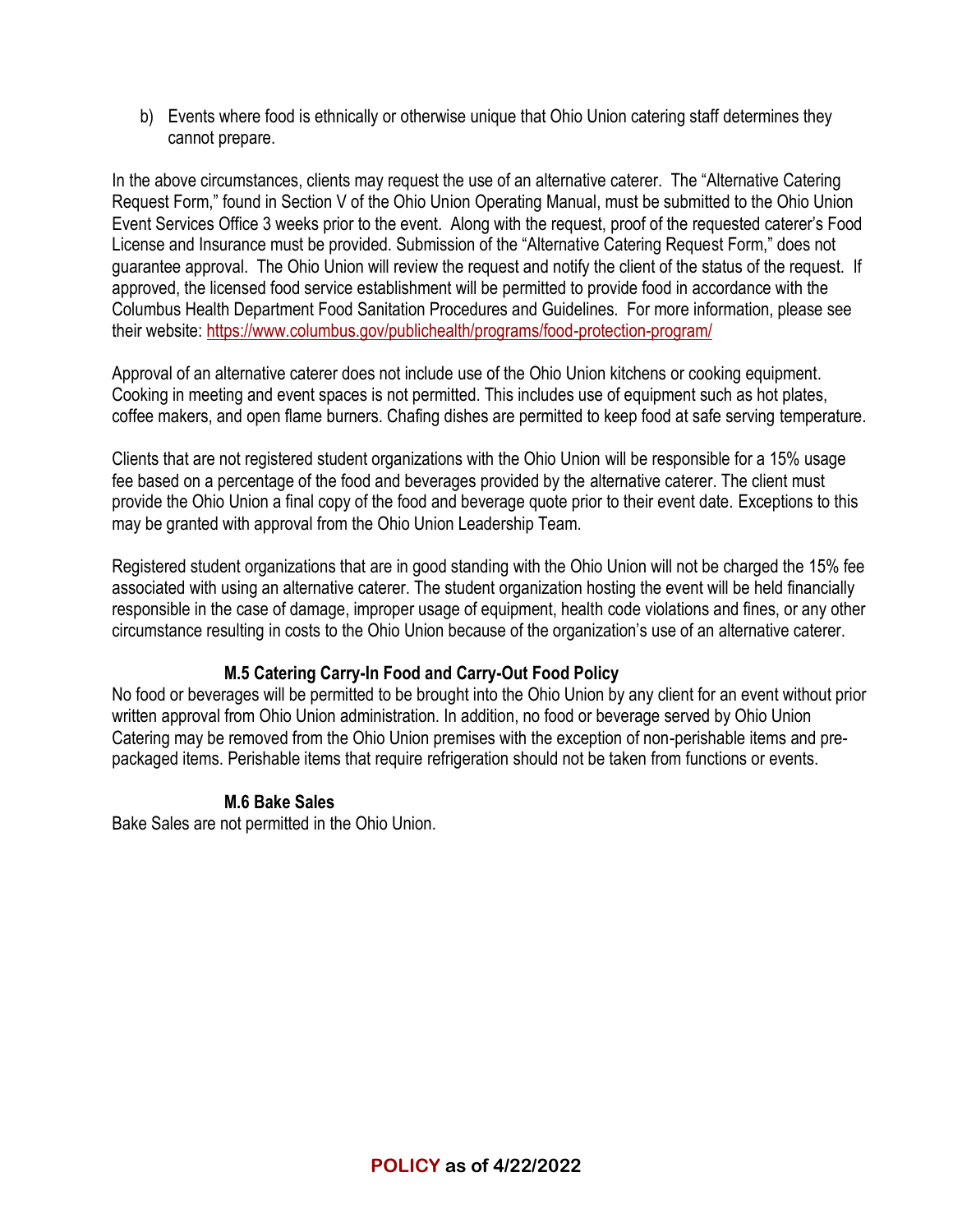# *N. Games of Chance*

Events in the Ohio Union that include a gambling or a game-of-chance component must follow the State of Ohio's Revised Code Chapter 2915.

### **GAMES OF CHANCE BY STUDENT ORGANIZATIONS**

According to the Ohio Attorney General's Office, student organizations do not fall into a category of organizations that may legally conduct games of chance for profit. However student organizations may host events involving casino games (i.e. poker or blackjack) as long as the following conditions are met:

There is no entry fee to participate. If there is no entry fee, then the event is technically not a game of chance for profit and is therefore not gambling.

• No person receives compensation for assisting the operation of the game.

### **RAFFLES/DRAWINGS BY STUDENT ORGANIZATIONS**

According to the Ohio Attorney General's Office, raffles may not be conducted for profit, or by organizations that are not 501(c)3 (not-for-profit) organizations. Student organizations are not considered 501(c)3 organizations unless those individual organizations have completed the necessary application paperwork through the Internal Revenue Service. The Ohio Revised Code defines a pool as: a scheme in which a participant gives a valuable consideration for a chance to win a prize and the total amount of consideration wagered is distributed to a participant or participants.

Drawings, or Door Prizes, may be conducted by student organizations as long as the following conditions are met:

• There is no fee to participate. If there is no fee to acquire the drawing tickets, there is no item of value being given in exchange for participation, then the event is not considered a raffle.

If there is a fee to participate, the possibility of winning the door prize cannot be the primary attraction or purpose of the event

• Other conditions as set forth in the Ohio Revised Code, Chapter 2915, Gambling.

This information was gathered by Ohio Union staff directly from the Ohio Attorney General's Office. The information provided here should be used as a guide, but not as an interpretation of the Ohio Revised Code on these topics. The Ohio Revised Code, Chapter 2915, Gambling can be accessed through the Office of the Attorney General of Ohio's website at http://www.ag.state.oh.us/business/pubs/char/orc2915\_HB95and325.pdf. Any organizations wishing to plan a game of chance or drawing are encouraged to consult the Office of the Attorney General of Ohio for further details about their specific event.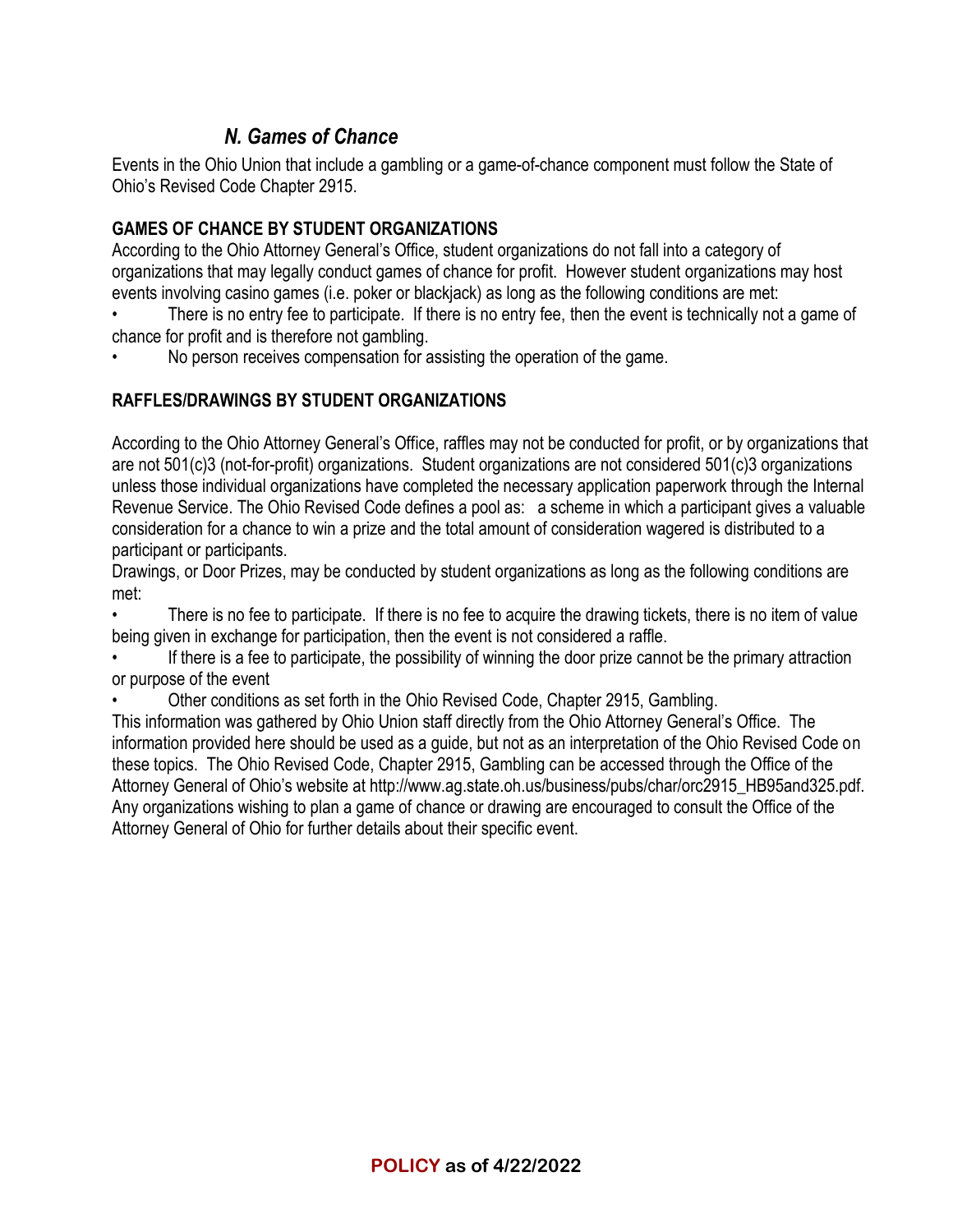# *O. Insurance & Liability*

**Insurance** – Depending on the nature and scope of the facility use, the user may be required to furnish a certificate of insurance naming The Ohio State University and various university entities as additionally insured. Required certificates must be received by The Ohio Union fourteen (14) days prior to the event.

**Liability** – The client agrees to indemnify, protect, defend and hold harmless The Ohio State University, its Board of Trustees, officers, employees, agents and students from and against any and all claims, demands, losses, costs, damages or liability of any nature or character arising out of or by reason of the execution or performance of the rights, duties and obligations arising out of or incidental to the use of the facility or equipment. The client agrees to abide and enforce the rules, regulations and policies governing the facility as set forth by The Ohio Union and The Ohio State University. The client accepts all responsibility for any damages to premises, equipment or grounds resulting from use of the facility.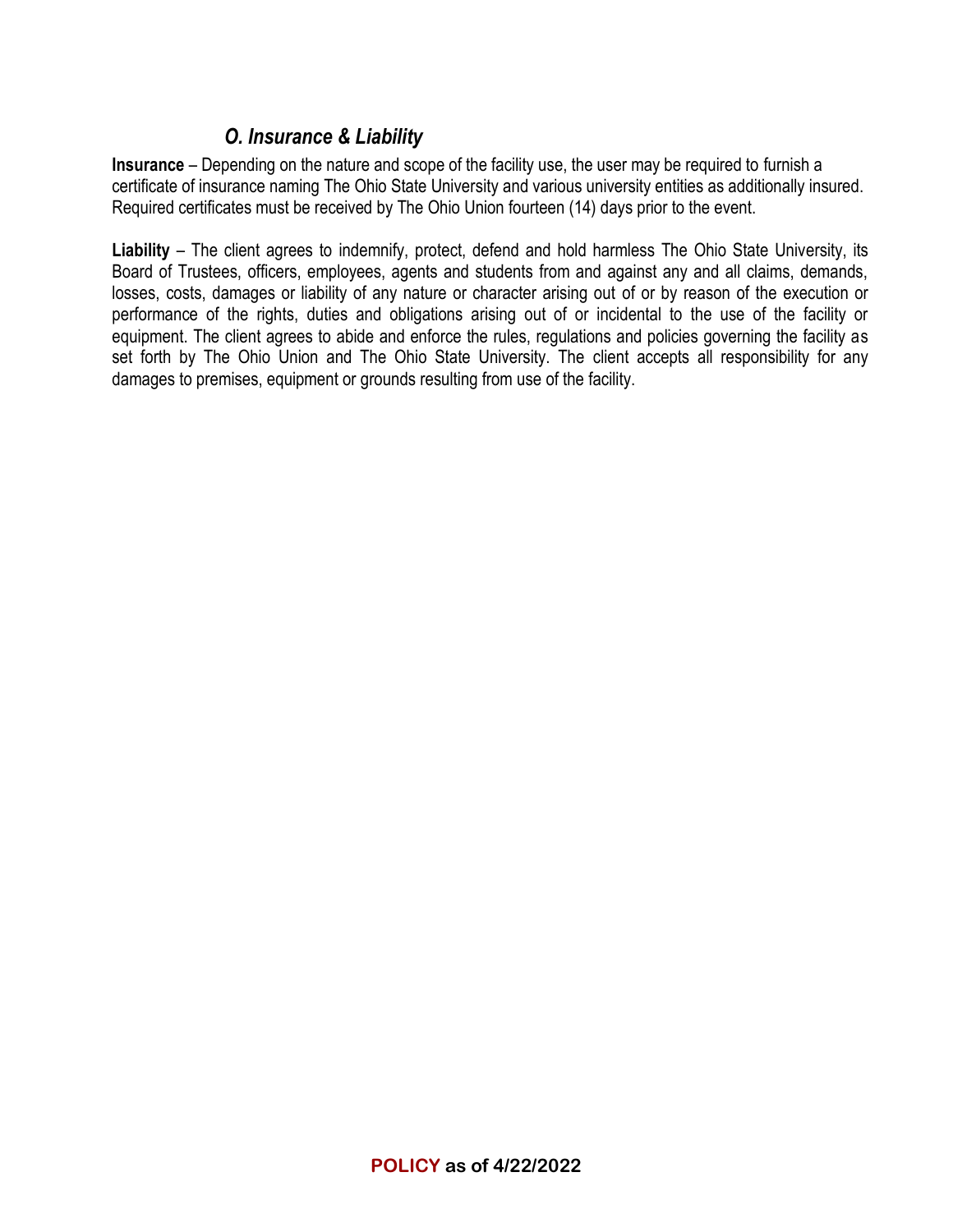# *P. Lost & Found*

The Campus Lost and Found at the Ohio Union is not responsible for lost, found or damaged articles left in or around the facility, other buildings or areas of campus. Any property turned in to the Campus Lost and Found that has not been claimed within 30 days will be considered abandoned by the owner. The Ohio Union may take possession of it and treat it as its own or dispose of such property without liability.

Every attempt is made to return the item(s) to the owner. Efforts are aided by labels on the item, student and staff directories, the University Registrar's office and email. All unclaimed articles will be donated to various departments and nonprofit organizations throughout the University or will be properly disposed. Items may be claimed by providing a physical description of the item(s). Some items may be disposed of before the 30-day limit for health or safety reasons (e.g. clothing, water bottles, lunch bags, perishable items, etc.)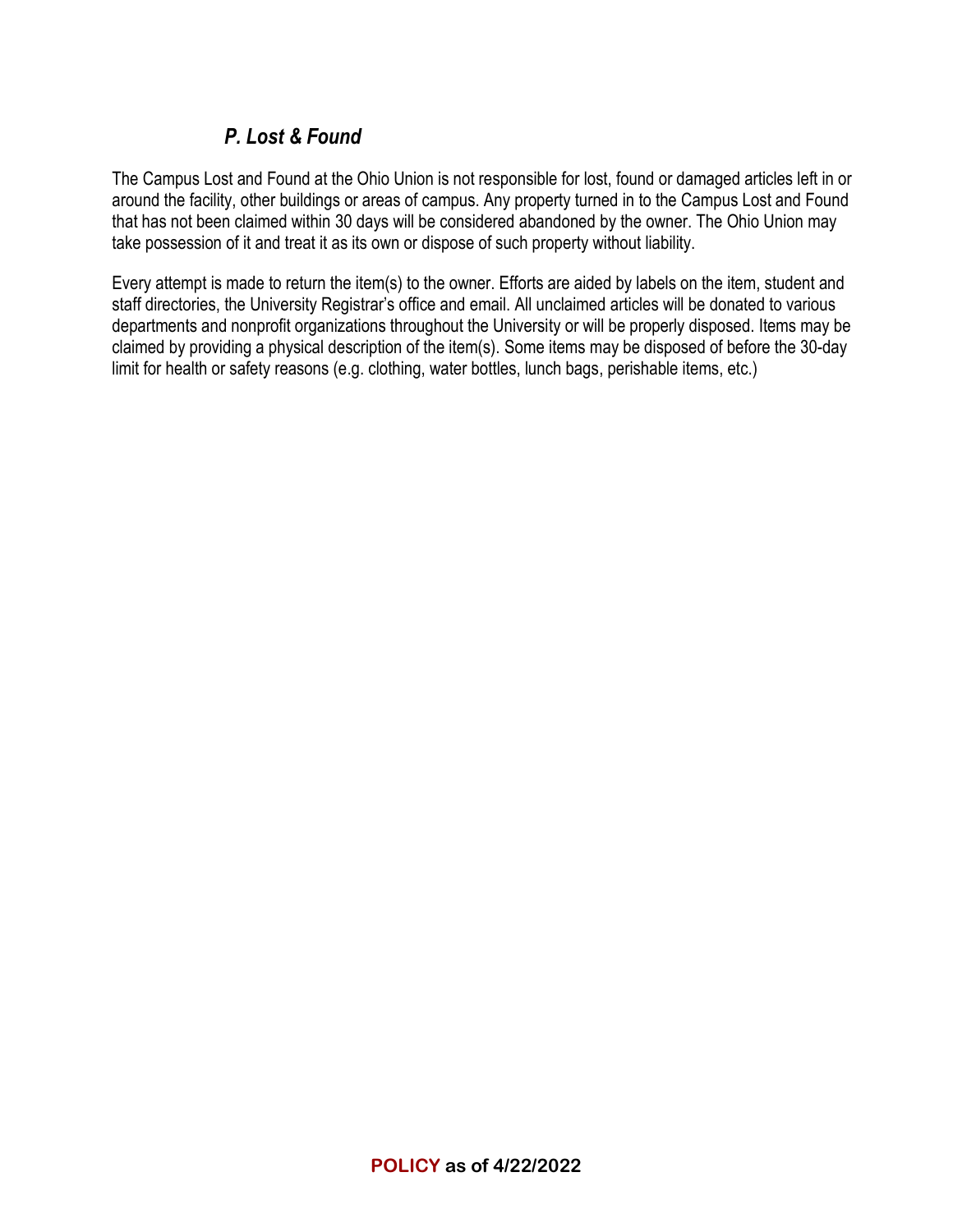# *Q. Noise*

If an event requires amplified sound, the Ohio Union staff must be notified at least two weeks prior to the event so that other clients and tenants may be informed. Failure to notify the Ohio Union may result in sanctions against furthering scheduling. The Ohio Union staff reserves the right to ask clients to alter the sound level of their event should it disrupt other business or events in the facility.

The Ohio Union offers background music in most public areas. You may request at the Ohio Union Information Center that the volume be altered.

According to the University Outdoor Rules, no amplified sound may be used outside Monday through Thursday before 5:30pm or after 10pm; Friday before 5:30 or after midnight; Saturday before noon or after midnight, Sunday before noon or after 10pm, while classes are in session.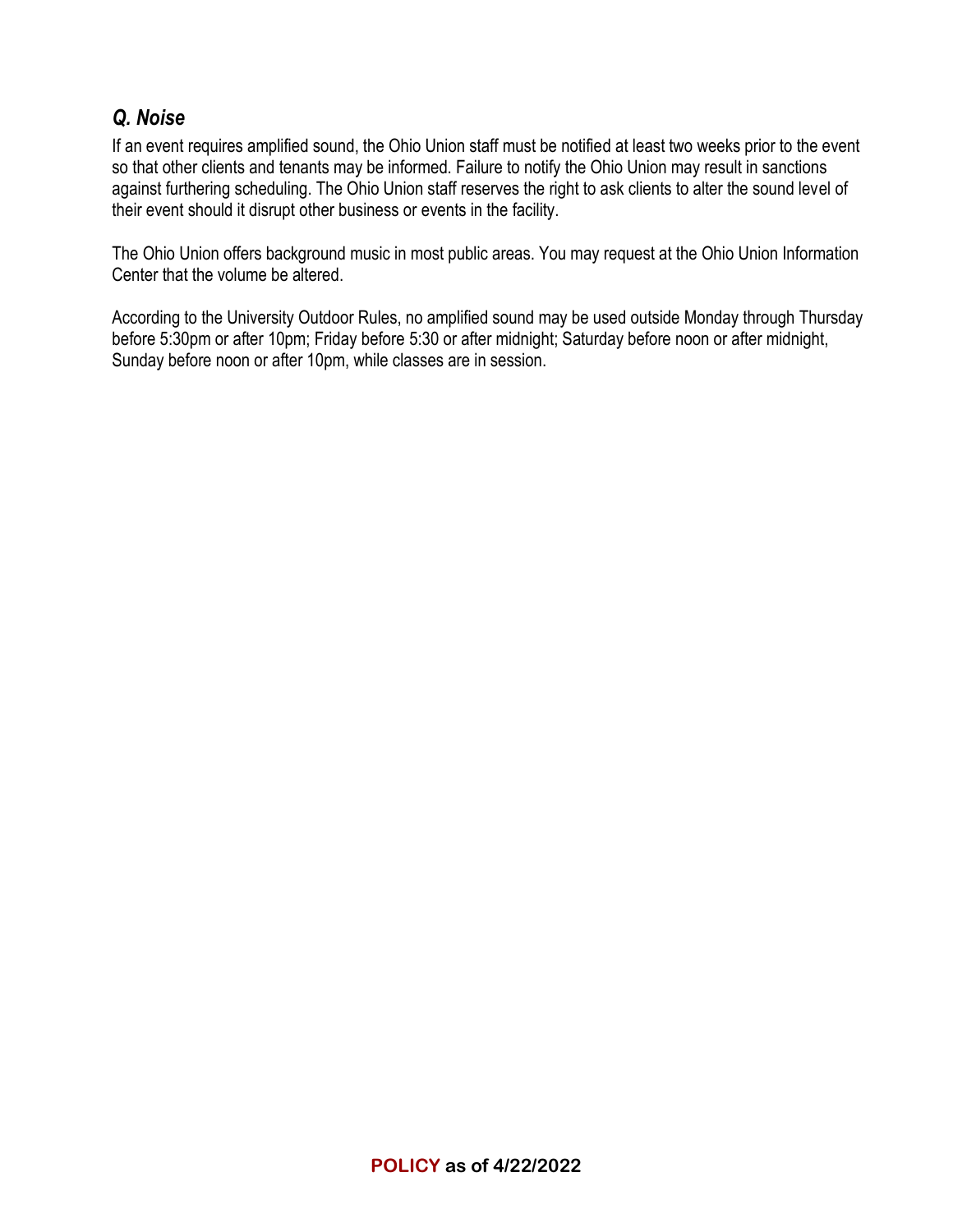# *R. Outdoor Guidelines*

All policies regarding reservations, payments and responsibility for indoor space apply to outdoor space as well. No open fires or grills with charcoal are permitted on outside spaces. No tents requiring staking or other signs causing penetration of the lawn will be set-up without approval from the Ohio Union. Tents may be rented through Event Services Office or rented from approved outside vendors if Event Services is unable to provide one. Tents may not cover the grass for more than 3 days. Some tents may require a permit. The client will be responsible for securing permits through the State of Ohio, as well as any associated costs.

Signs, banners and other items may not be attached to site furniture, trees or light poles. Existing furniture in outdoor areas may not be moved without prior approval from the Ohio Union staff.

The Ohio Union does not provide alternate indoor facilities, in case of inclement weather, unless previously reserved. Cancellations for outdoor space, or equipment for use in that space, must be made 72 hours prior to the event setup time. Decision to move indoors must be made within 72 hours of event setup time. The Ohio Union reserves the right to delay, postpone, relocate and cancel events in the event of inclement weather. In addition, the "nature of the event" regarding impact of footwear, supplies or equipment on the grass or pavers will affect usage. Based upon wear patterns of events, further changes and modifications may also need to be made (i.e. ground covering may be required).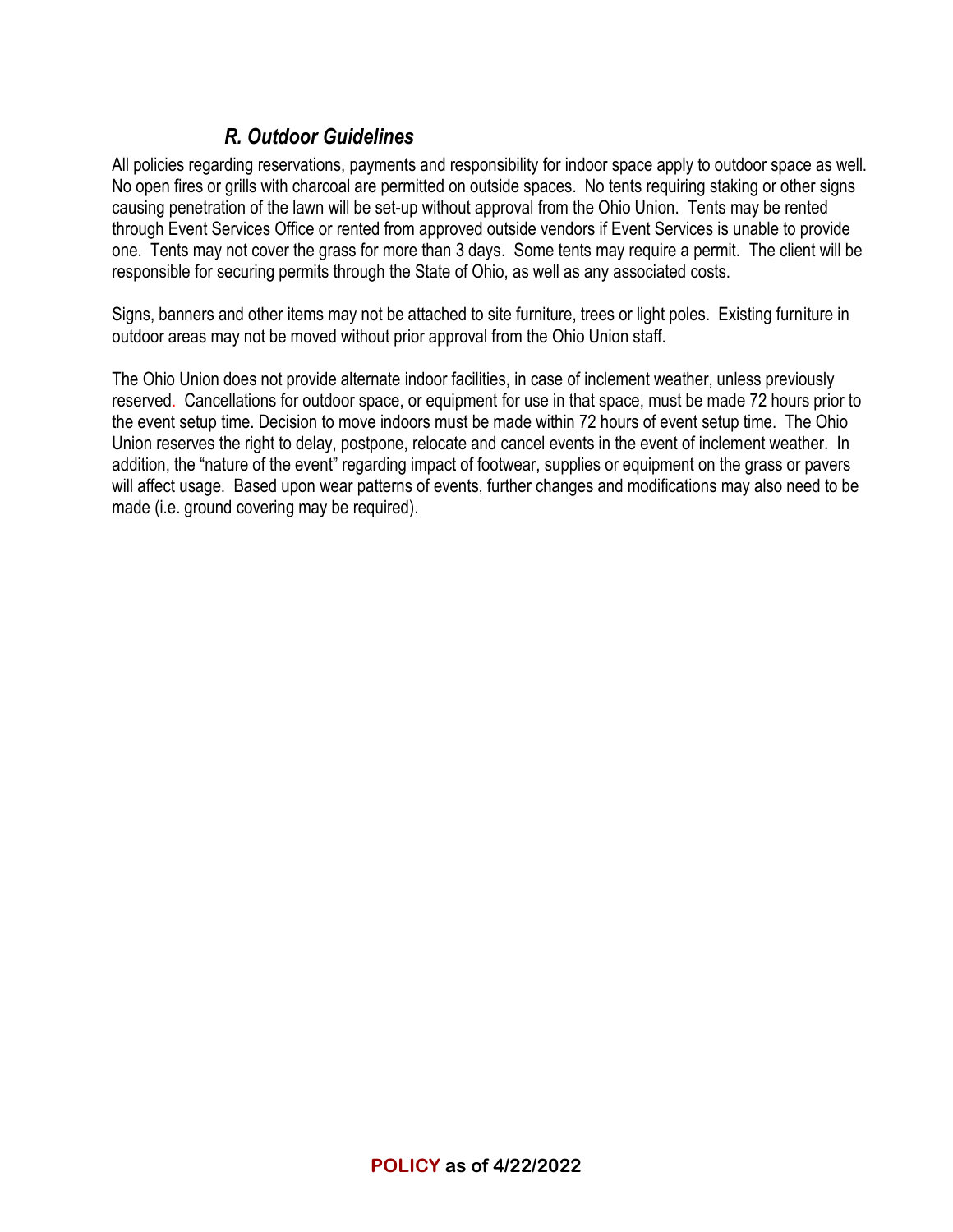# *S. Overnight Policies*

The Ohio Union has two options available for groups to host overnight events and retreats. These spaces include:

- a) Creative Activities Program Area on the Lower Level (Maximum Group Size: 20 Guests)
- b) Keith B. Key Center for Student Leadership and Service (CSLS) and adjacent Green/Dressing Rooms on the 1st and 2nd floors. (Maximum Group Size: 12 Guests)

## **S.1 Overnight Reservation Process**

Student groups must complete and submit the Ohio Union Request for Overnight Events form, found in Section V of the Ohio Union Operating Manual. These requests must be received by the Ohio Union Event Services Office at least 30 days prior to the event. An event coordinator will notify the requesting group to confirm if the space is available and if the overnight event request was approved.

If approved, groups will be subject to a nightly fee to cover additional staffing needs.

### **S.2 Overnight Waivers**

Each participant in the overnight event is required to complete an Ohio Union Overnight Event Participant Waiver form, found in Section V of the Ohio Union Operating Manual. A completed waiver for each participant must be filed with the Ohio Union Event Services Office prior to the event.

All students participating in overnight events at the Ohio Union are subject to the Ohio State University Student Code of Conduct (available online at [https://trustees.osu.edu/bylaws-and-rules/code\)](https://trustees.osu.edu/bylaws-and-rules/code).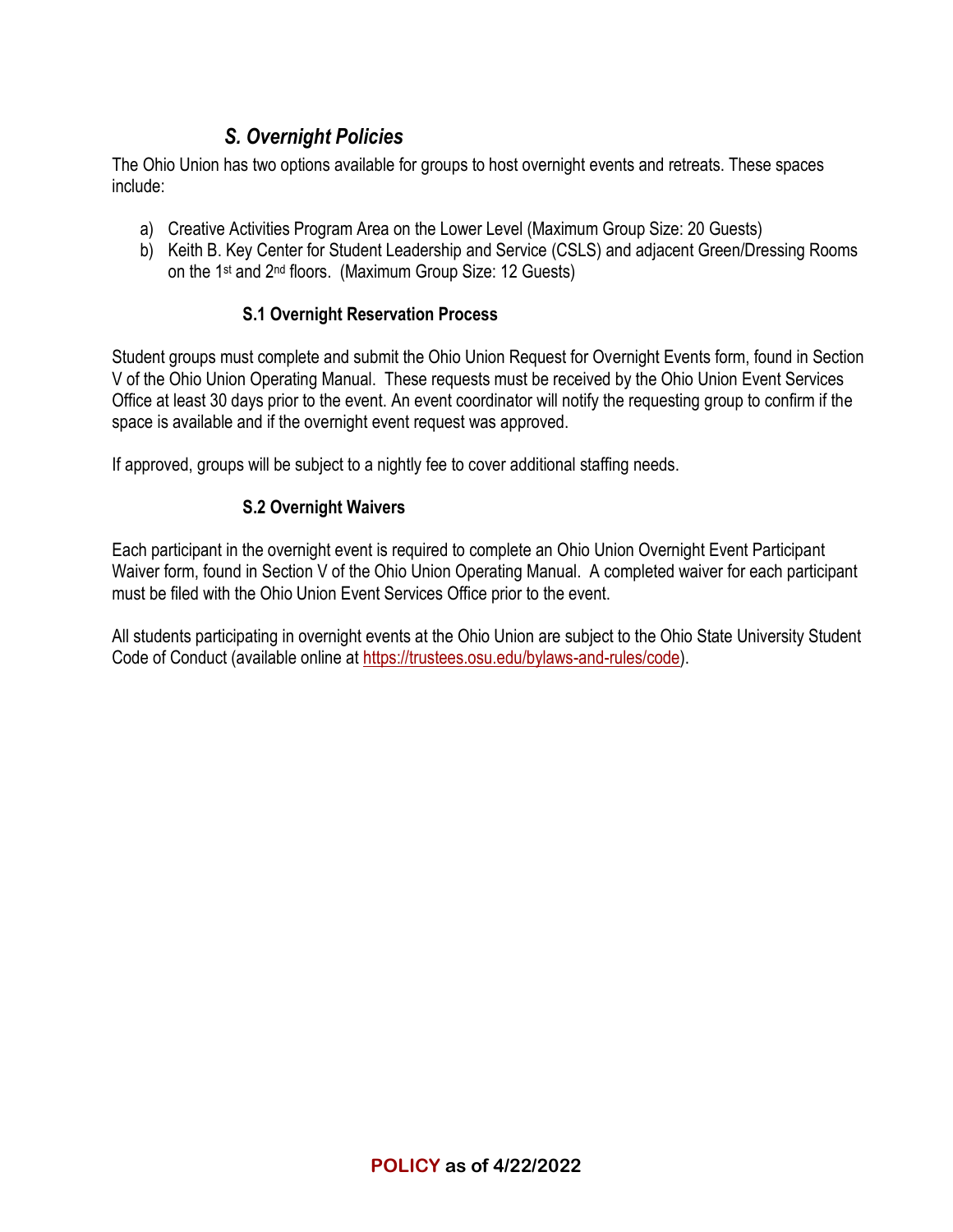# *T. Parking*

CampusParc offers two parking garages adjacent to the Ohio Union for the guests of the building. The Ohio Union South Garage is on High Street immediately adjacent to the building on the north and is accessible from High Street and College Road. It offers 800 visitor-only spaces. The Ohio Union North Garage is also on High Street just north of the Ohio Union South Garage and provides an additional 600 visitor parking spaces on offpeak hours. Guests of the Ohio Union may utilize this garage from 4:00 p.m. – 3:00 a.m. Monday through Friday and all day Saturday and Sunday. The Ohio Union is not responsible for any costs or risks associated with parking in the garages.

Single exit parking vouchers allowing event guests to use the garages may be purchased through an Ohio Union event coordinator. The vouchers are provided at the current CampusParc rate and no additional fees are charged by the Ohio Union. Clients will be charged for the cost of all vouchers distributed to them. Any unused vouchers must be returned to the Ohio Union within 48 hours of the event to be eligible for a refund. It is highly encouraged that vouchers be returned to the Ohio Union at the completion of the event to facilitate accurate return counts and timely invoicing.

Refunds can only be provided for unused, like new vouchers (Ohio Union is unable to re-distribute damaged vouchers).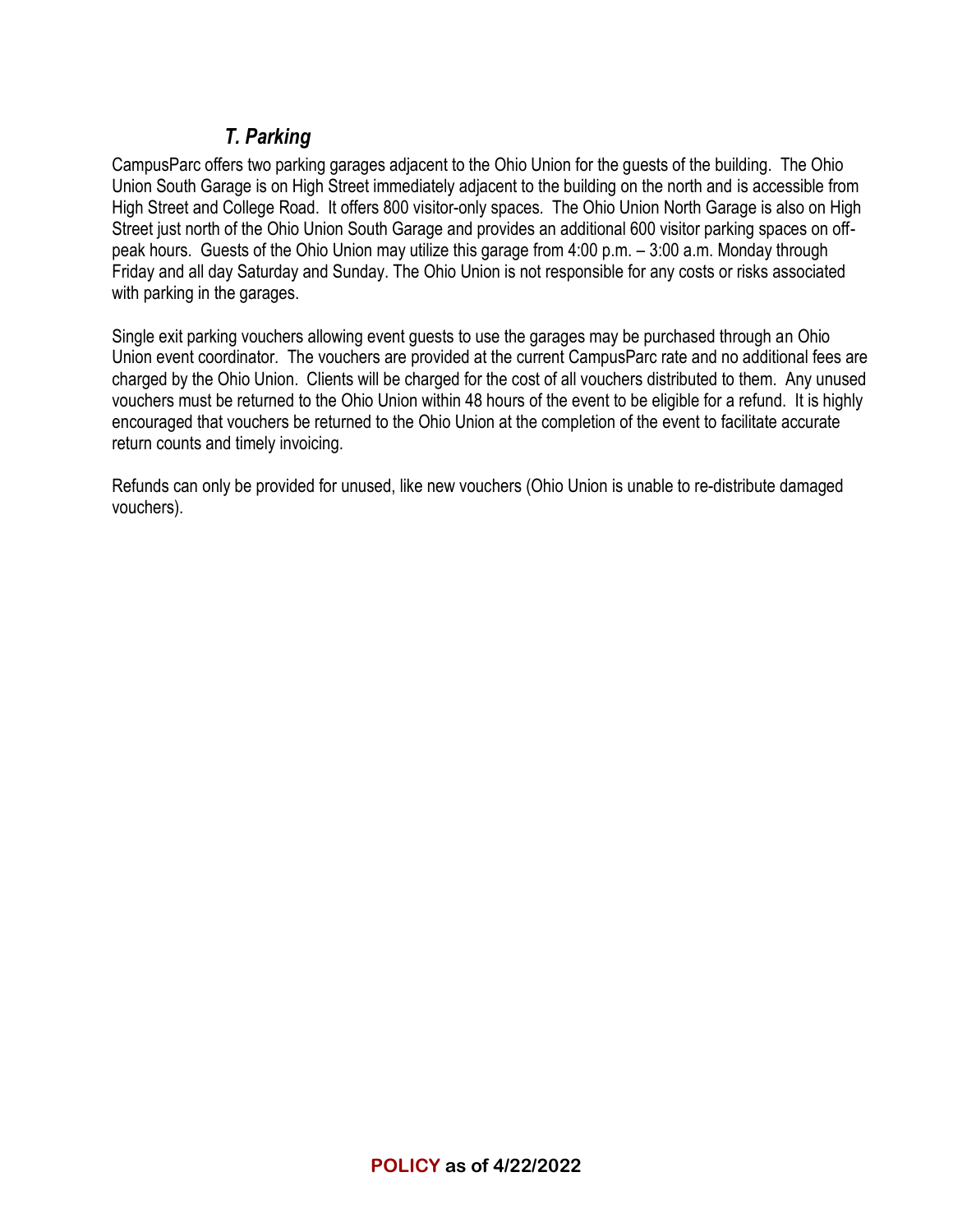# *U. Pets and Animals*

Pets and animals are not permitted in the Ohio Union except:

Service and Assistance Animals for persons with disabilities, or those animals being trained for such a purpose

Police dogs on duty

Emotional Support Animals are not permitted in the Ohio Union.

Therapy Animals may be approved for specific events and programs through Ohio Union Events.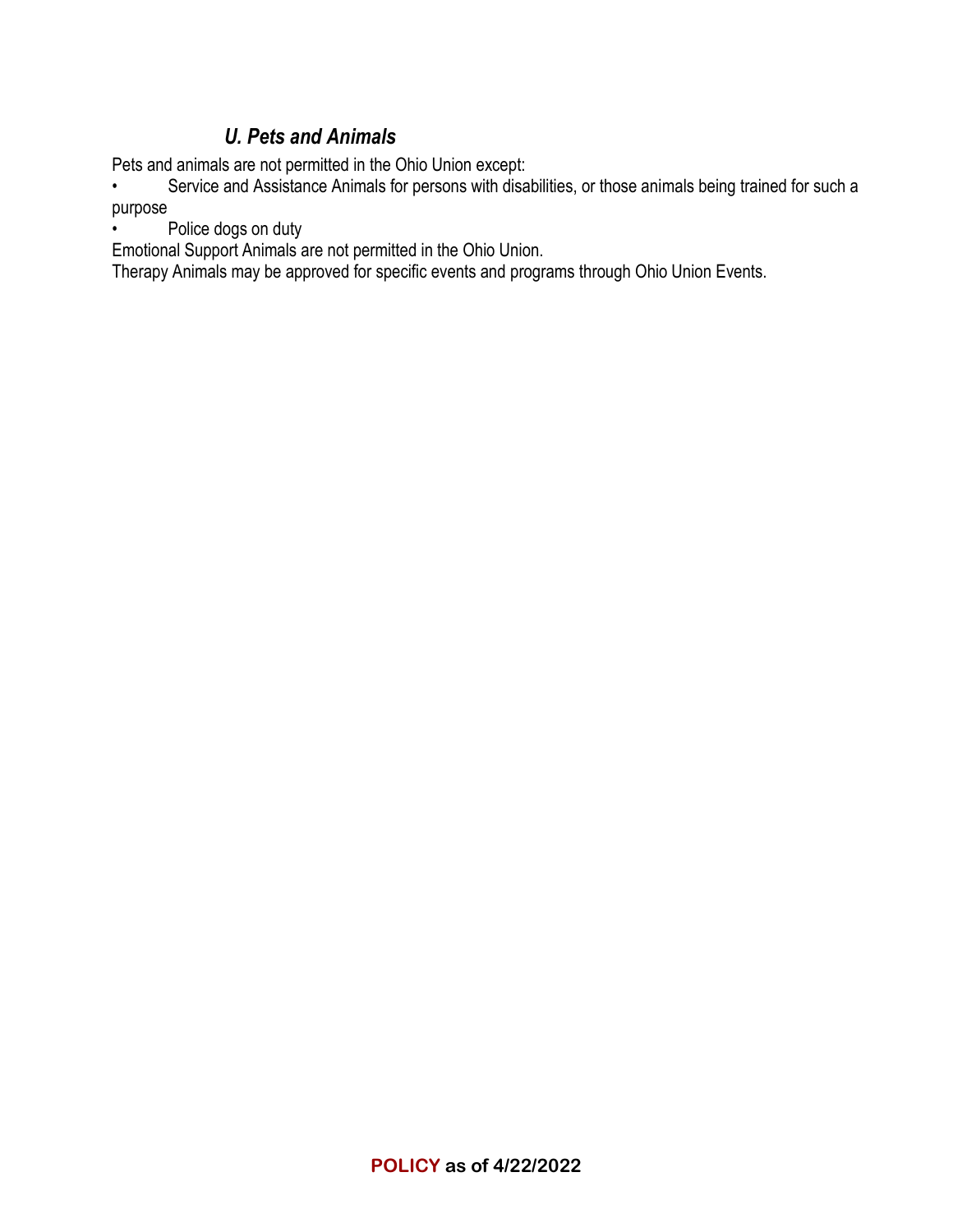## *V. Posting*

The Ohio Union welcomes the opportunity to promote upcoming events, and follows and administers all university policies pertaining to the posting of promotional materials. These materials include, but are not limited to: flyers, handouts, posters, magazines, brochures, etc. Any promotional material in the building must be approved by the Ohio Union Business Office during regular business hours (M-F, 8am-5pm). Failure to comply with these policies will result in the posting being removed and the Ohio Union reserves the right to charge for their removal, or retract scheduling privileges for future events and/or postings.

#### **V.1 Banners**

Approval for banners to be hung in reserved spaces will be issued by the Ohio Union Event Services Office. Only banners that promote events taking place in or sponsored by the Ohio Union will be eligible for hanging from the facility. The Ohio Union staff will hang the banner upon approval and it will remain hanging until the confirmed end date.

### **V.2 Fliers**

The Ohio Union provides a Virtual Bulletin Board service to eliminate paper flier posting in the building. This process will require that one copy be brought to the Ohio Union Information Center to be scanned into the system. The Ohio Union does not intend the bulletin board to serve as a public forum, and it reserves the right to reject or remove any posting deemed to be antithetical to the educational mission of the university. The following is a list of guidelines the Union uses to manage promotional material posting:

- a) Only official Police Crime Alerts and information generated by the Ohio Union may be posted directly on glass door panels. Postings on doors not falling in this category will be removed daily.
- b) All approved postings will be shown on the Virtual Bulletin Boards and will be removed either two weeks after submission and approval or after the event date being publicized, whichever is sooner.
- c) Unapproved postings will be removed daily. Postings are not permitted on walls or other surfaces.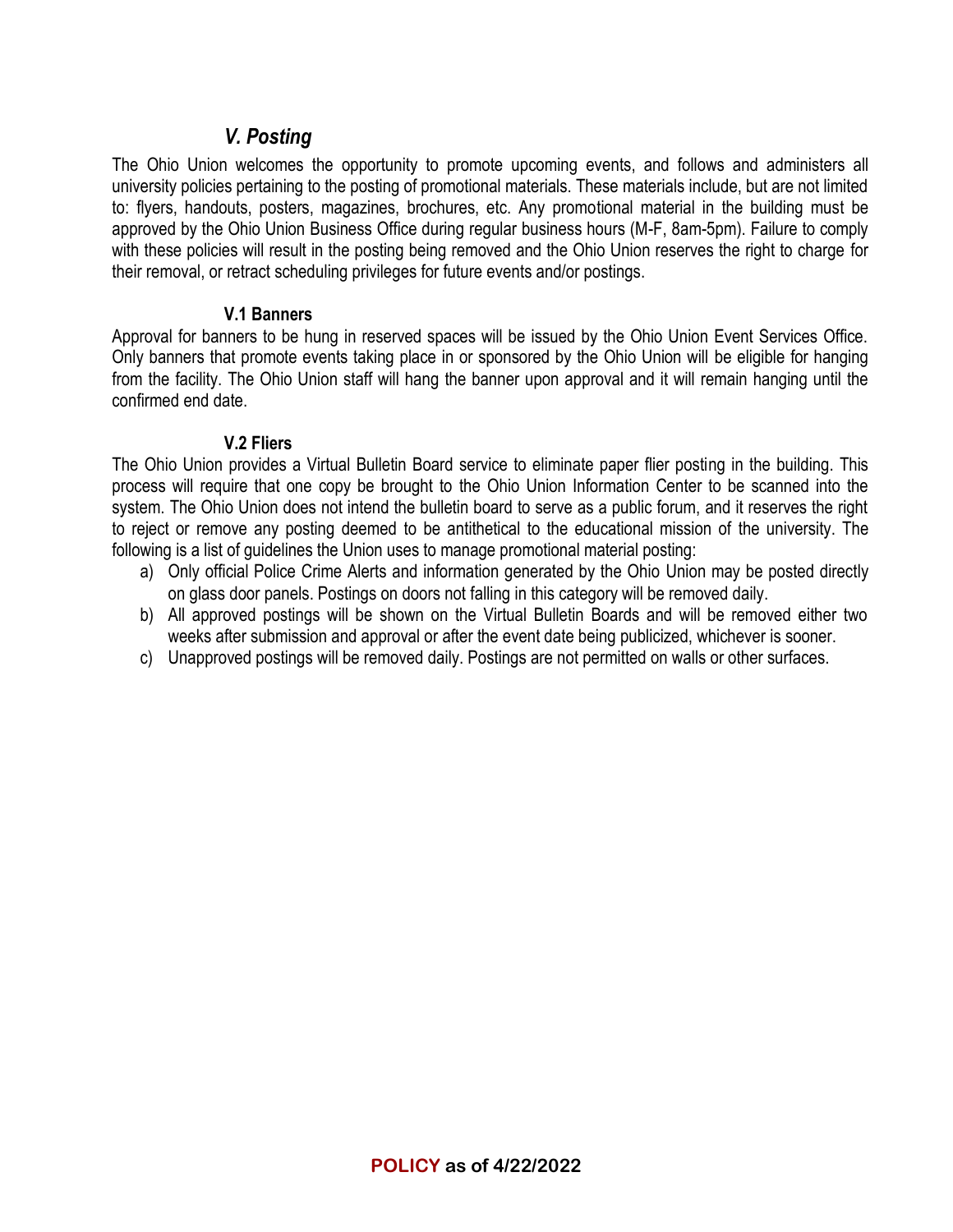## *W. Prayer/Meditation Rooms*

The Interfaith Prayer & Reflection Room is a reservable space within the Ohio Union and should be requested through the Ohio Union Event Services Office. There are individual prayer and ablution rooms that do not require a reservation.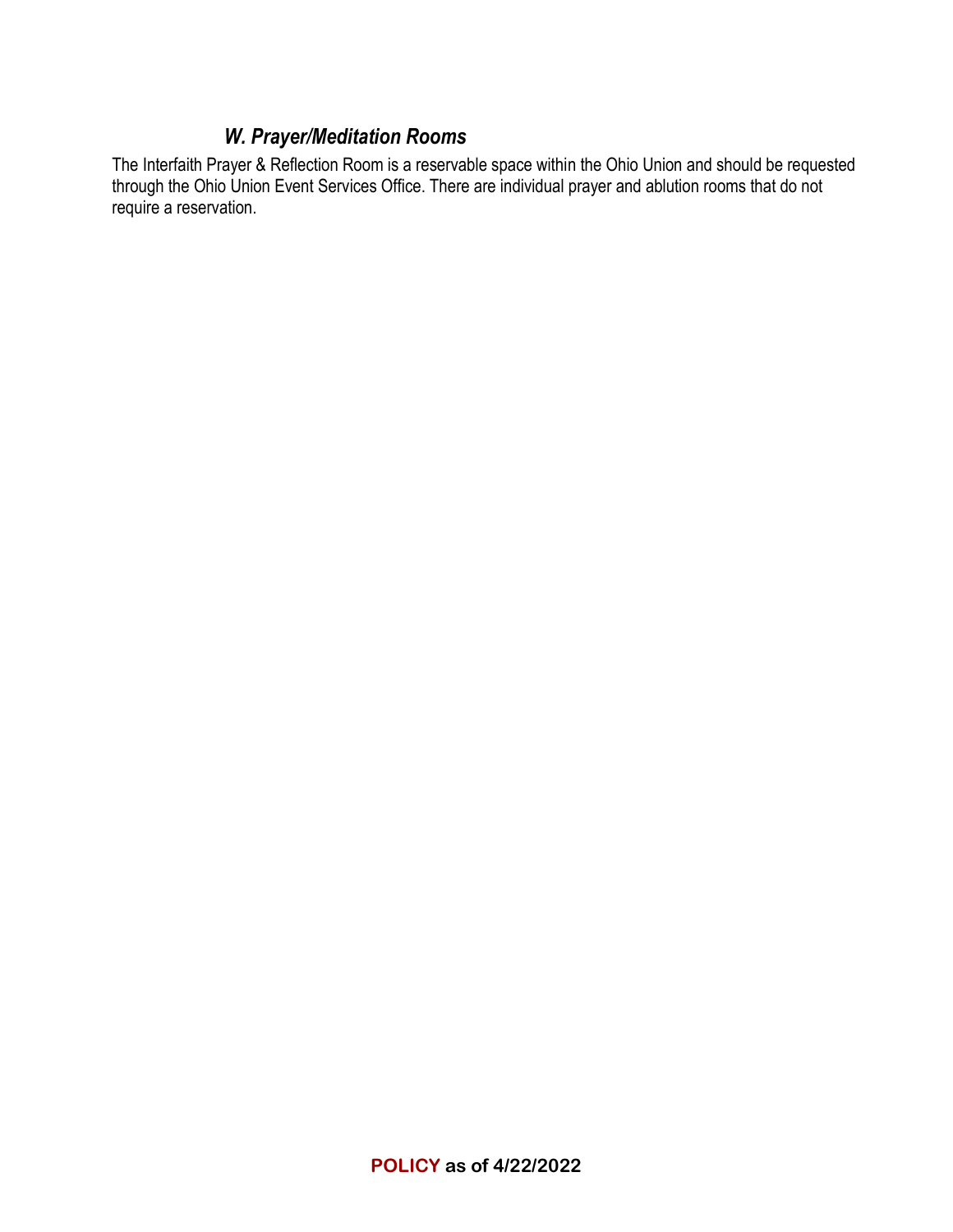# *X. Promotional Space Reservations*

## **X.1 Purpose and Use**

Promotional space (Great Hall credenzas, West Plaza tables) may be reserved by individuals, student organizations, university departments, or non-university organizations for promotional purposes. No more than one space may be reserved at a time.

### **X.2 Prohibited Uses**

Promotional space may not be used in violation of any other building policies having external catering or selling or giving away items that violate affinity agreements with the university or Ohio Union tenants. Passing out of promotional material resources may not occur outside of the reserved space.

#### **X.3 Payment**

Payment for a promotional space must be made in full no more than fifteen (15) business days from the receipt of the reservation confirmation, unless authorized by the Ohio Union Business Office and the Director of Ohio Union Events. If payment is not received on time, the reservation will be forfeited and open for booking by another group. If a reservation is requested within fifteen (15) days of the event date, payment must be made upon reservation request.

### **X.4 Promotional Space Rescheduling Policy**

Rescheduling a promotional space reservation (in lieu of cancellation) will take precedence over cancellation and corresponding fees, pursuant to the Ohio Union's ability to make such an accommodation. Rescheduling a credenza reservation must occur within 5 business days prior to the originally scheduled date, and can be rescheduled within the same fiscal year.

#### **X.5 Non-University and University User Cancellation Policy**

Should it be necessary to cancel a reservation, the Ohio Union reserves the right to impose a cancellation fee (commensurate with section D above) on the following timeline:

\*Written notice (email acceptable) to cancel a credenza reservation is required.

#### **Greater than 30 days prior to the event:**

No charge or penalty.

#### **30 days or less prior to your event:**

An amount equal to 50% of the food, beverage, service charge, and credenza space revenue based on the minimum estimate stated on the Confirmation Agreement.

#### **15 day or less prior to your event:**

An amount equal to 100% of the food, beverage, service charge, and credenza space revenue, based on the minimum estimate state on the Confirmation Agreement.

### **X.6 Registered Student Organization Cancellation Policy**

Should it be necessary to cancel a credenza reservation, the Ohio Union reserves the right to impose a cancellation fee (commensurate with section D above) on the following timeline:

\*Written notice (email acceptable) to cancel a credenza reservation is required.

#### **Greater than 5 days prior to the event:**

No charge or penalty.

#### **5 days or less prior to your event:**

An amount equal to 50% of the food, beverage, service charge, and credenza space revenue based on the minimum estimate stated on the Confirmation Agreement.

#### **3 day or less prior to your event:**

An amount equal to 100% of the food, beverage, service charge, and credenza space revenue, based on the minimum estimate state on the Confirmation Agreement.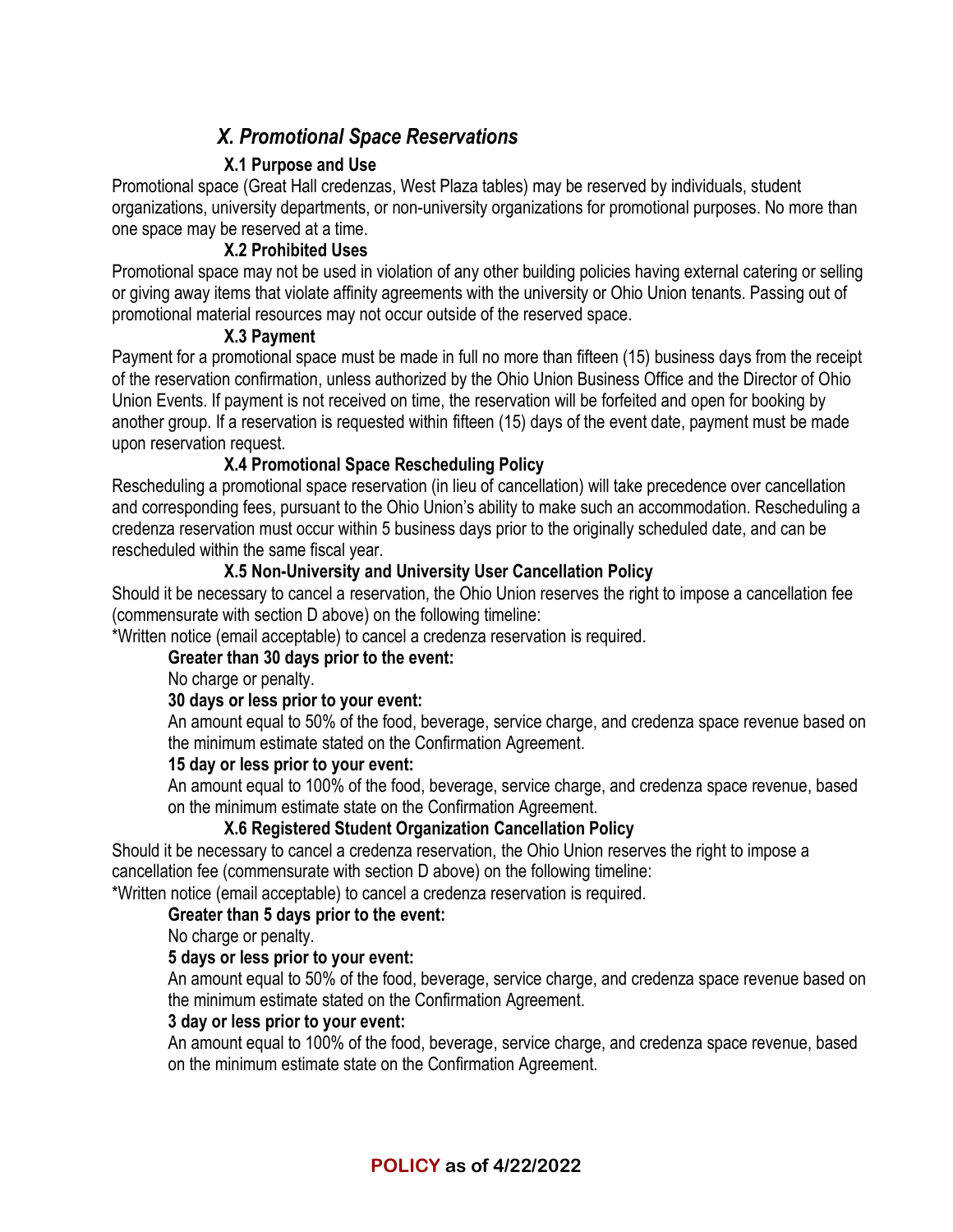# *Y. Rain Site Policy*

In the case of inclement weather, event spaces at the Ohio Union may be reserved as rain site locations for outdoor events at the Ohio Union and other venues on campus. The following policies apply when reserving an Ohio Union event space as a rain site:

- $\circ$  Clients must provide proof of a primary outdoor reservation at the time of booking the rain site location in the Ohio Union.
- $\circ$  Clients will be charged at the normal usage rate when using an Ohio Union event space as a rain site.
- $\circ$  The client will not be charged for the space if the reservation is cancelled five (5) business days prior to the event for meeting rooms and thirty (30) days prior to the event for large event spaces (including the Grand Ballroom, Performance Hall, Great Hall, or Conference Theatre).

As a courtesy, if the Ohio Union Event Services Office is notified 48 hours prior to the event that the client does not intend to use the rain site, the client will only be charged 50% of the normal usage rate. This fee will cover costs associated with lost revenue, event staff, and event set-up.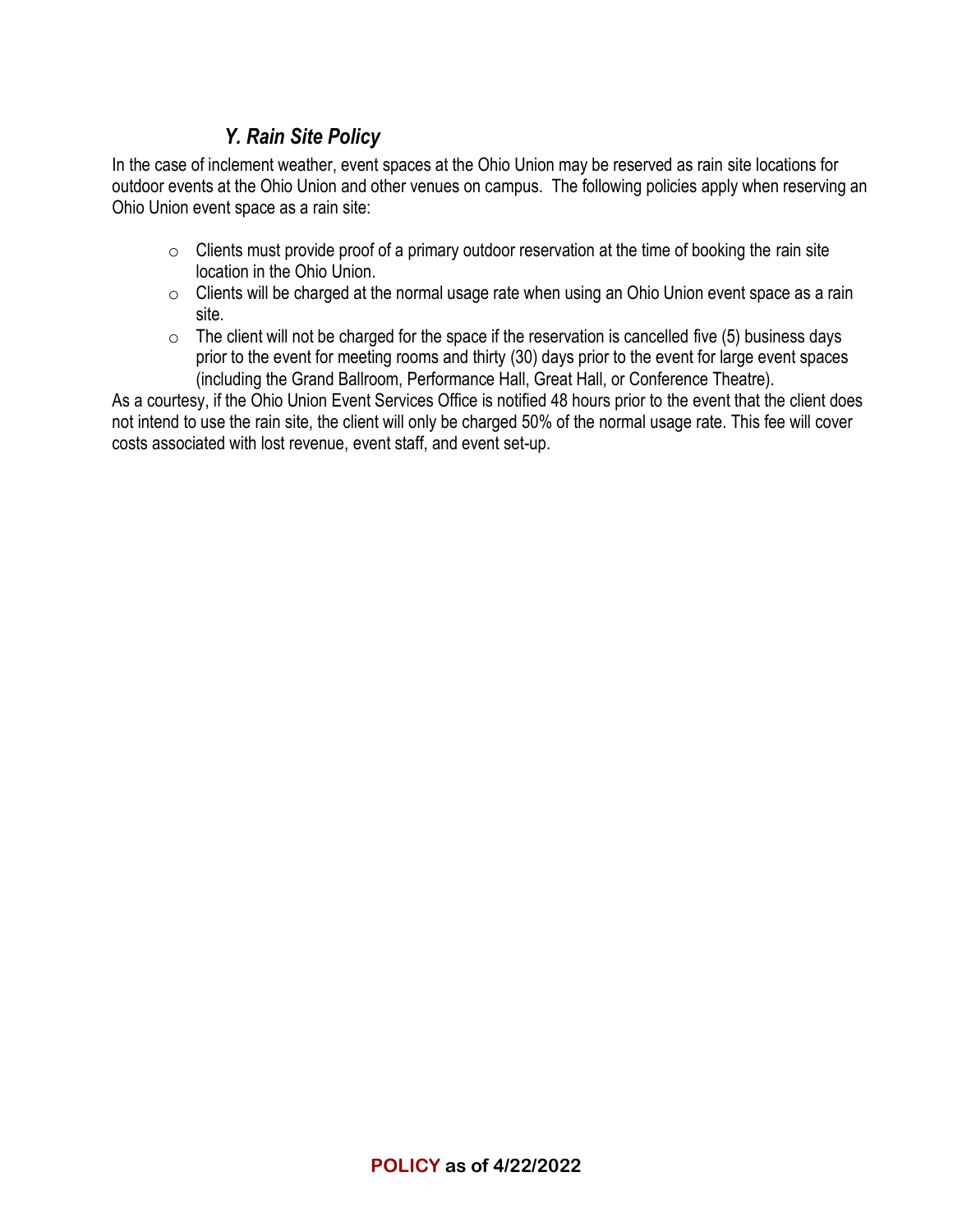# *Z. Room Reservations for Studying*

In order to maximize the number of student organizations the Ohio Union can accommodate, individuals and groups can reserve study space for up to four hours each day.

- Reservations must be confirmed through the Ohio Union Events staff.
- Rooms are scheduled in 1 hour blocks up to 4 hours daily.
- Study rooms are only available during hours the building is open.
- Only one room reservation (per group or individual) is permitted per day.

Unscheduled times are available for walk-in use. Please refer to the posted schedule before walking in, and be prepared to vacate for the next scheduled reservation.

• Although the group study room is a more private space, sound can permeate through walls. Please keep the noise down so as not to disturb others.

• All food and drink must be cleaned up before you leave so that the room is ready for the next occupant.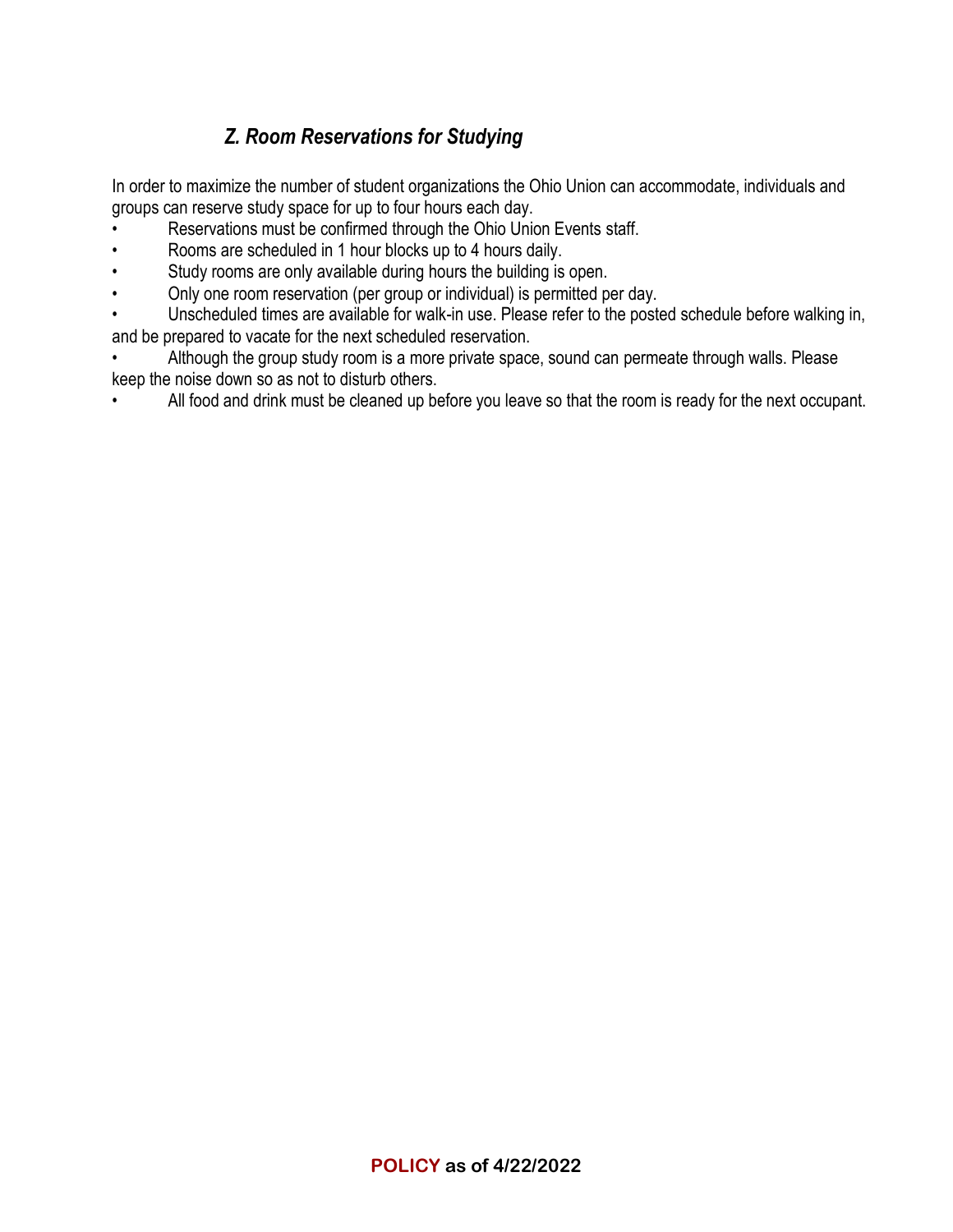# *AA. Sales and Solicitation*

No unauthorized petitioning or soliciting may be conducted in or around the Ohio Union. Any solicitations other than in accordance with the guidelines below are not permitted. The purpose of this policy is to prevent disturbance or disruption to Ohio Union visitors and allow them to conduct activities unhampered. If an event is occurring within the Ohio Union, an organization may work with the event coordinator to plan for directional or other publicity needs related to that event.

Solicitation includes distribution of flyers (whether political, religious, commercial, noncommercial, or charitable), conducting a poll, survey, petition drives, vocal appeals for donations, actively providing an item or service with no value in exchange for donations, and recruitment for blood drives or other charitable causes.

Individuals or groups wishing to sell products or items ("Vendors") must have reserved space through the Ohio Union Event Services office. Vendors reserving space in the Ohio Union are responsible for any applicable licenses or permits to sell their items. Refer to the state of Ohio's tax website [\(http://www.tax.ohio.gov/sales\\_and\\_use/registration.aspx\)](http://www.tax.ohio.gov/sales_and_use/registration.aspx) for more information on vending permits.

To permit the free flow of pedestrian traffic and to promote the safe and orderly conduct of Ohio Union affairs, approved sales and solicitations are limited to specific areas adjacent to reserved space. Vendors may not circulate in pedestrian traffic areas or approach individuals. Vendors must identify themselves by names displayed in their designated area and must not use the Ohio Union in advertisements/publicity without prior written approval.

Outside vendors must not offer alcohol, credit cards, firearms, food, book buy-back or any other product or item which conflicts with University policies, procedures, guidelines, or any exclusive University contractual obligations. Vendors can reserve space once per academic term for up to ten (10) days. Vendor fees are 15% of gross sales or the room charge, whichever is larger, to be made payable to the Ohio State University. Payment must be received in person on the last day of the sale and vendors who do not make payment will not be allowed to return to campus. For multi-day events, daily sales receipts must be provided to the Ohio Union Business Office.

Vendors will be provided with a confirmation stating conditions of sale. The confirmation must be signed and returned with a deposit within 15 days of issuance. If the confirmation is not signed, vendor will not be allowed to sell products or items in or around the Ohio Union. The confirmation will list the number and type of equipment to be provided by the Ohio Union, as well as the area designated for Vendor use. If any conditions of confirmation are not met, or conflicts with existing policy, procedure or guideline arise, the vendor will be asked to leave and may not be allowed to return.

Individuals or groups wishing to hand out printed information or materials to others within the Ohio Union (a practice commonly referred to as "handbilling"), or conduct petition drives, must utilize the East Vestibule area, designated as Room X1000L. To permit the free flow of pedestrian traffic and to promote the safe and orderly conduct of Ohio Union affairs, handbilling is limited to the southern portion of the East Vestibule and may not interfere with ingress or egress. The East Vestibule may be reserved on a first-come, first-served basis. Handbilling activity must be conducted in accordance with all applicable University policies, procedures and guidelines. The Ohio Union reserves the right to reject or remove any materials which advocate an illegal action, or which may reasonably be construed as defamatory, invasive of privacy, fraudulent, or obscene. For more information or to reserve the East Vestibule, please contact the Ohio Union Administration Office at 614- 292-5200.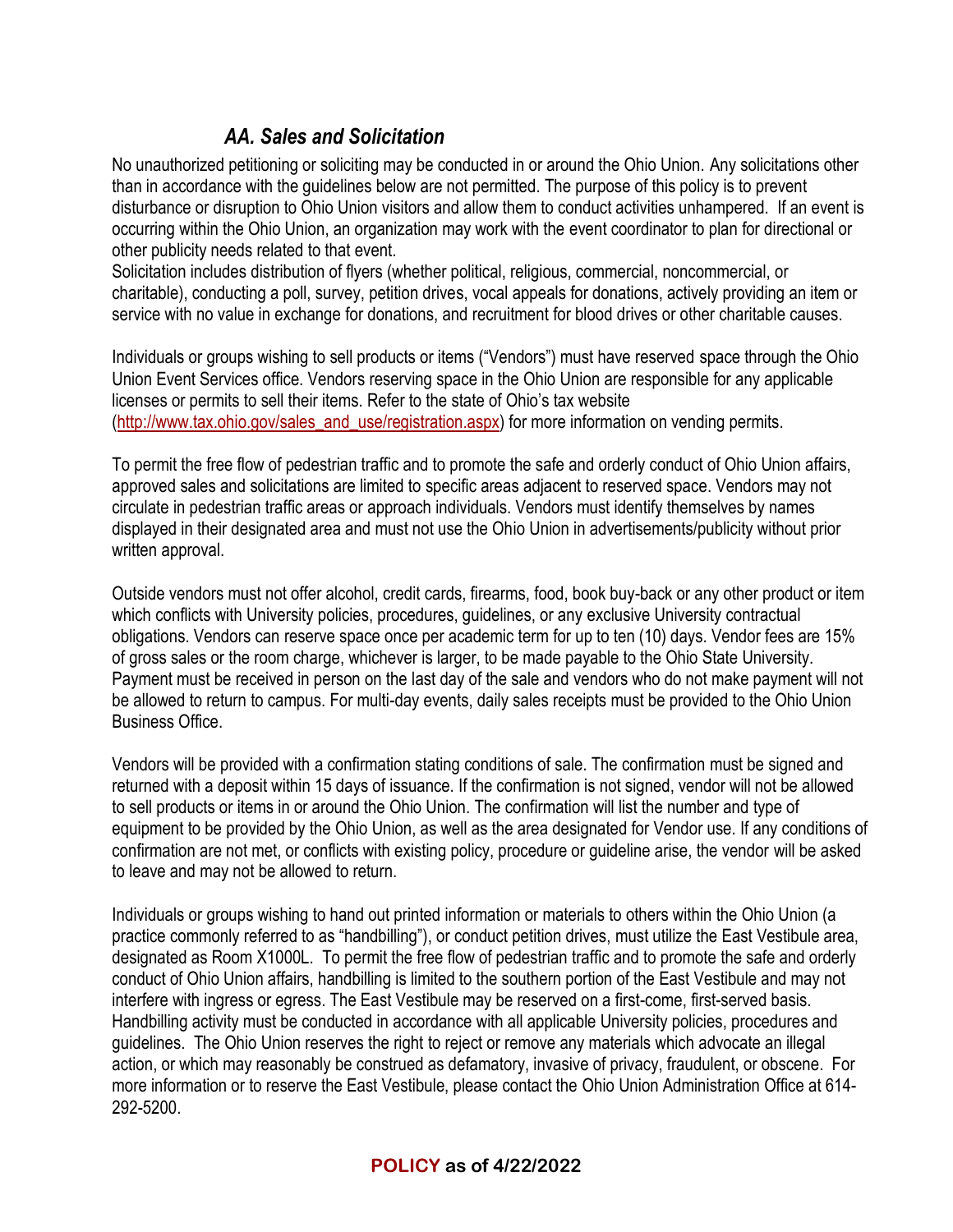## *BB. Security*

Equipment, art & furnishings belonging to the Ohio Union may not be removed from the facility. Any violators will be prosecuted.

#### **BB.1 Card Access**

Many spaces within the Ohio Union require a BUCKID. Access will be facilitated through the Ohio Union Administration Office.

#### **BB.2 Keys**

All keys will be issued through the Ohio Union Business office. Lost keys should be reported immediately.

### **BB.3 Staffing**

Security Staff will be required for events where the majority of attendees are under the age of 18. Exceptions will be made at the discretion of the Ohio Union Director of Events.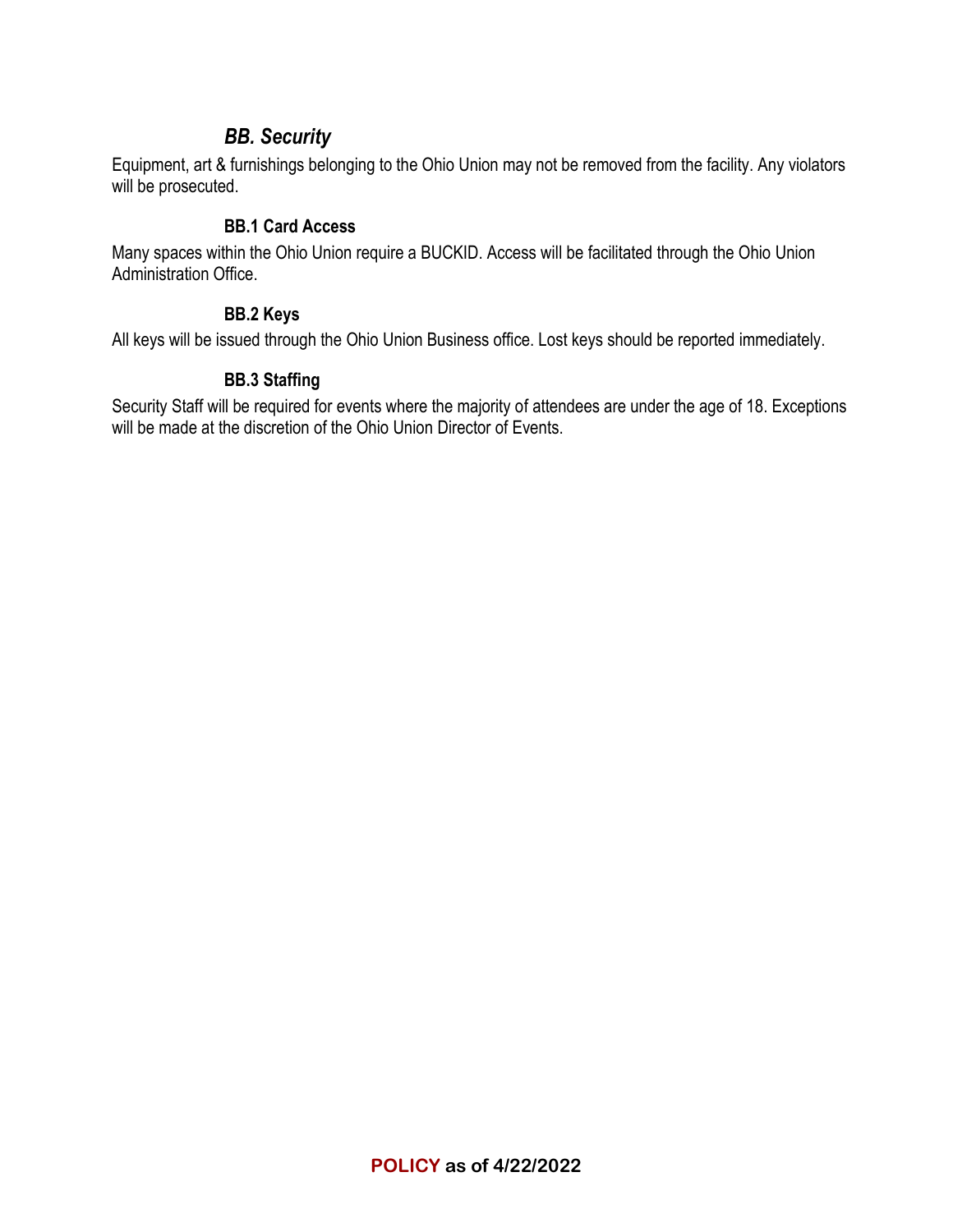# *CC. Social Events*

The Ohio Union looks forward to hosting weddings in our facility during the Summer Term and over breaks from the Autumn and Spring semesters. There are special requirements and deadlines for these special events. Your Event Planning and Sales Coordinators will review these with you during the booking process. We cannot host weddings on home football game days due to our proximity to the Ohio Stadium, parking challenges and the last-minute game time announcements. Please check the following web site for home football game dates:<http://www.ohiostatebuckeyes.com/>

Your Event Coordinator will assist you with making decisions regarding set-up, placement of altar items and other equipment when you meet with them at the start of your rehearsal. On your wedding day, they will have all the items set up according to your plans when your reservation time begins. Event staff will be on site at the Ohio Union for the entirety of your contracted time.

University Catering will provide you with all of your wedding day menu needs, with the exception of your wedding cake. No food and beverage (with the exception of wedding cake) may be brought into the Ohio Union unless otherwise agreed upon by event staff in advance of event.

#### **CC.1 Weddings and Receptions**

The Ohio Union can host both wedding ceremonies and receptions and couples of all faiths and cultures are welcome. However, any part of the ceremony or reception that will involve the burning of incense, open flames, water ceremonies or sand ceremonies must be approved by the Ohio Union Event Coordinator prior to your event.

We offer a complimentary tasting for clients who have a signed confirmation with us (for up to 4 guests, additional guests can be added to your final billing). Please allow at least three (3) weeks to schedule your tasting. Tastings are subject to our Cancellation Policy.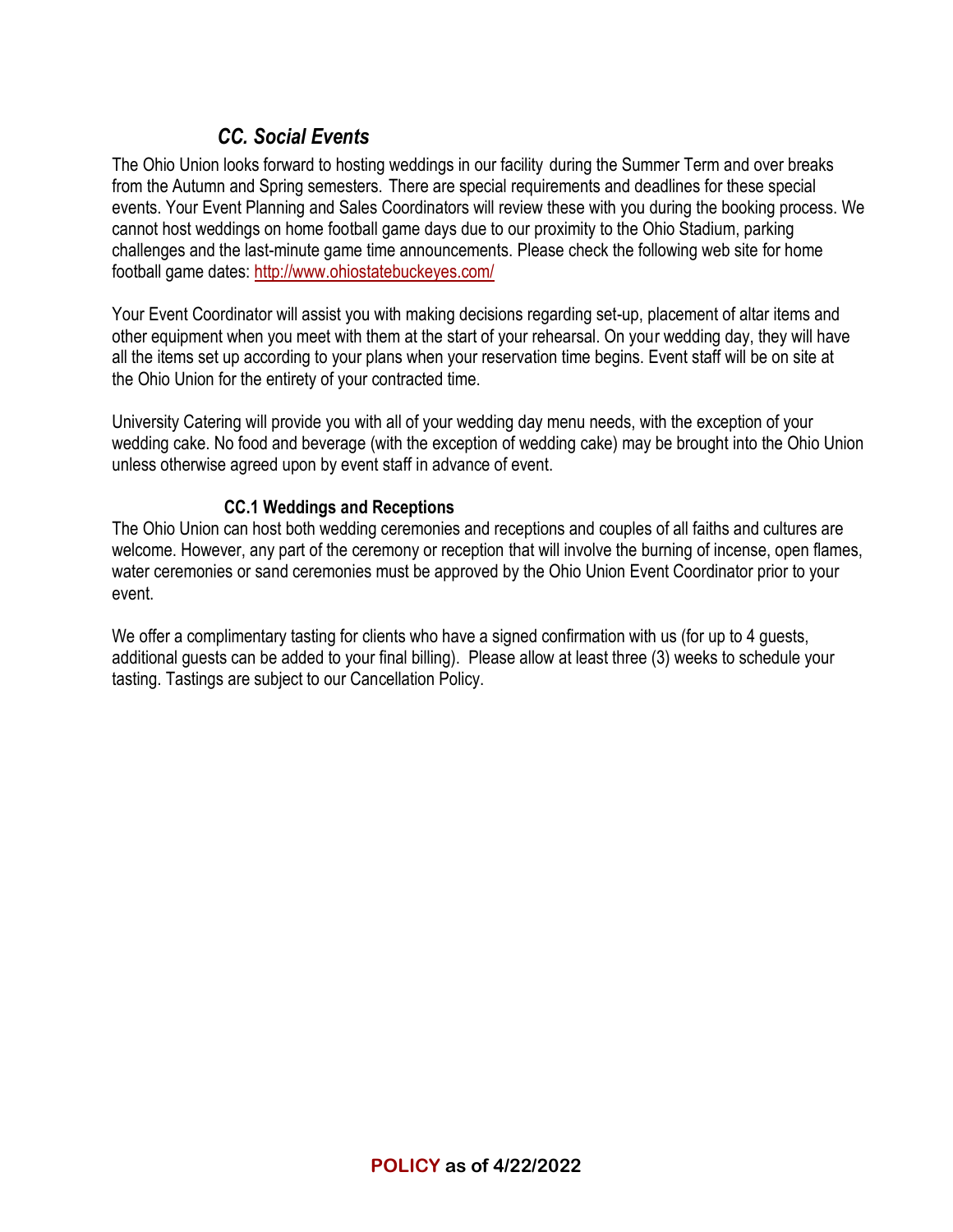# *DD. Sustainability Initiatives*

Clients hosting events at the Ohio Union have the option of hosting a "Zero Waste Event." Zero Waste refers to avoiding and diverting at least 90 percent of all materials from a landfill that are generated from an activity or event. Waste from the event is divided into compost, recycle, or trash, with the goal to reduce the quantity of waste added to landfills.

The Ohio Union also has established Sustainable Meeting and Event Planning Guidelines. Clients wishing to host a green meeting or event can access the guidelines online at: [https://ohiounion.osu.edu/about\\_us/sustainability/](https://ohiounion.osu.edu/about_us/sustainability/) and notify their Event Planning Coordinator of their intent.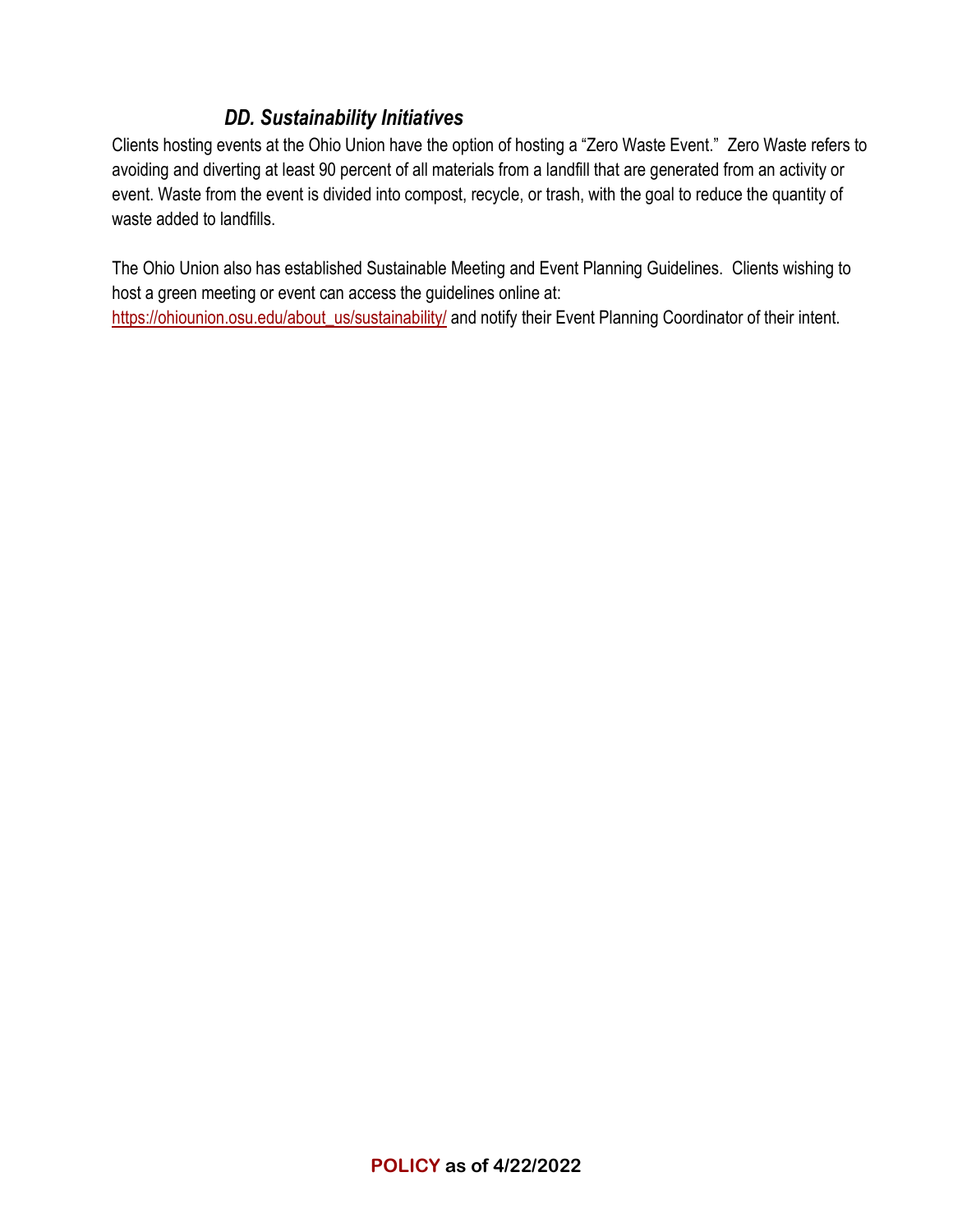# *EE. Table Fairs*

Clients may use the Ohio Union event spaces to host table fair events (ie, career fairs, housing fairs, student involvement fairs, etc.). If the table fair will include displays or vendors from a bank or other financial institution, the following guidelines apply because of the Ohio Union's agreement with US Bank;

- 1. The client can request that US Bank be the sole bank on site during the table fair.
- 2. If the client extends an invitation to a bank or financial institution other than US Bank, the client must also offer US Bank a comparable free table or display at the table fair.
- 3. The client can choose not to have any bank or financial institution present at the table fair.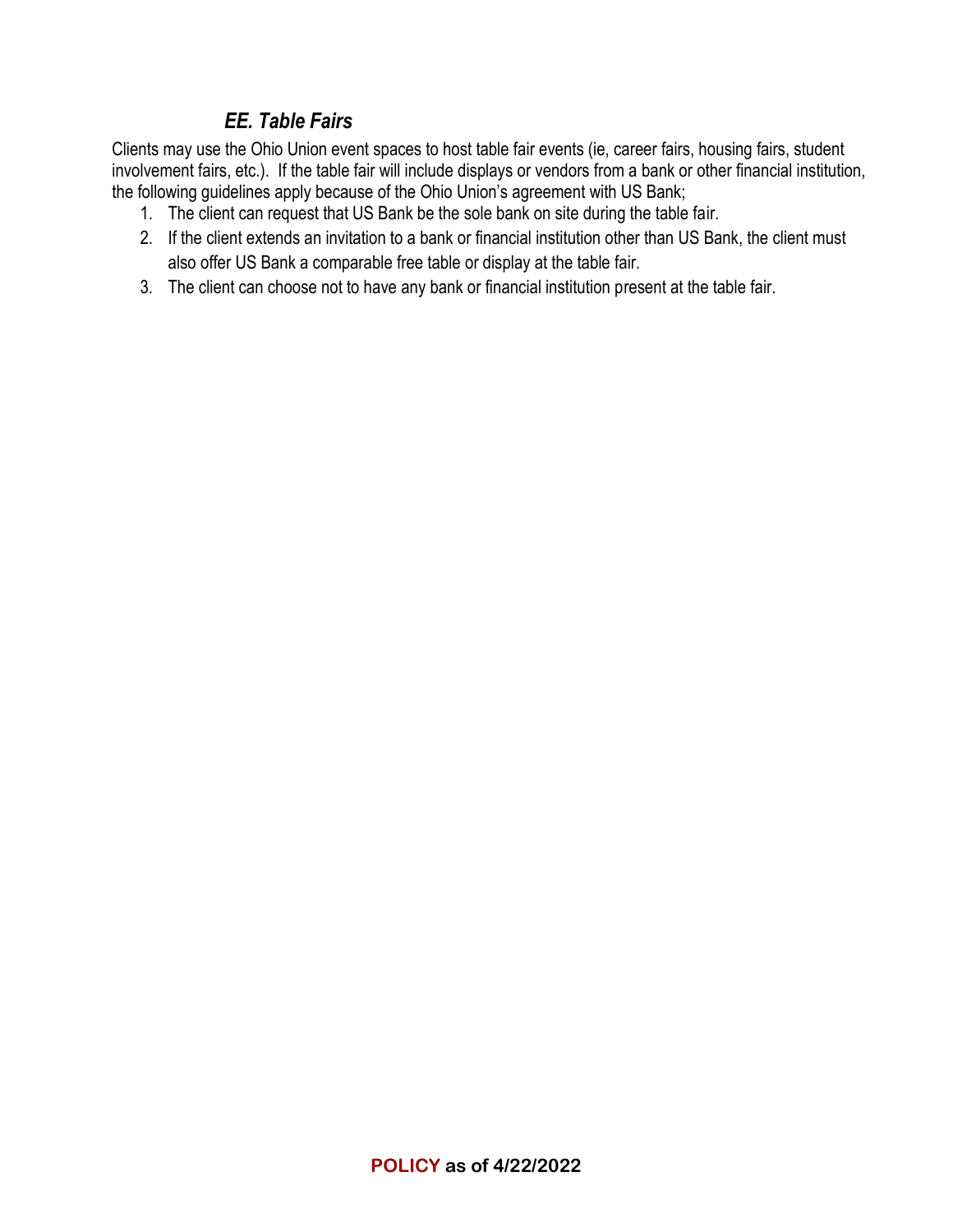# *FF. Tobacco*

## **FF.1 General Policy**

The Ohio State University has adopted a tobacco-free policy that supports a healthy environment for all members of Buckeye Nation. The use of all types of tobacco products is prohibited in all university buildings and on all university-owned properties, including parking lots, garages, and all outside areas. The full policy can be found at [www.tobaccofree.osu.edu](http://www.tobaccofree.osu.edu/)

### **FF.2 Event Materials**

The Ohio Union encourages clients to share the tobacco-free policy with all program attendees through digital or printed materials as may be appropriate, in order to ensure all guest are aware of the University Tobacco Free Policy.

"No butts about it, Buckeyes are tobacco-free. The Ohio State University has adopted a tobacco-free policy that supports a healthy environment for all members of Buckeye Nation. The use of all types of tobacco products is prohibited in all university buildings and on all university-owned properties, including parking lots, garages, and all outside areas. Learn more at [www.tobaccofree.osu.edu](http://www.tobaccofree.osu.edu/)